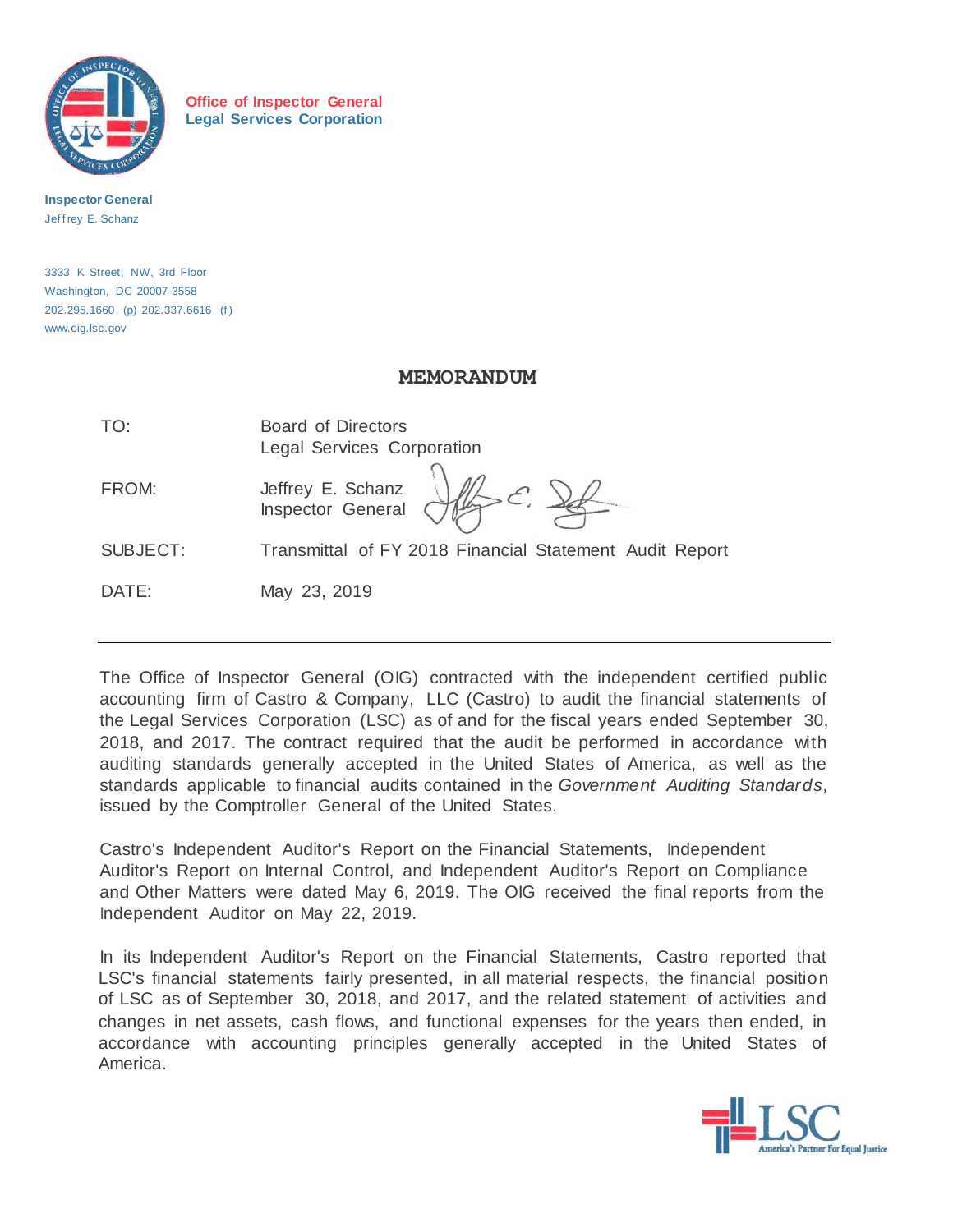Castro's Independent Auditor's Report on the Financial Statements and Independent Auditor's Report on Compliance with Laws and Other Matters reported that the results of their tests disclosed no instances of noncompliance or other matters required to be reported under *Government Auditing Standards.*

Castro's Independent Auditor's Report on Internal Control identified one deficiency in internal control that is considered to be a material weakness. Castro found that sufficient accounting resources and/or personnel with appropriate skill sets and quality control procedures are needed to promptly identify financial reporting and accounting discrepancies. This material weakness resulted in a prior year adjustment to the financial statements.

The OIG reviewed the audit reports from Castro and related audit documentation and inquired of their representatives. The OIG's review disclosed no instances in which Castro did not comply, in all material respects, with *Government Auditing Standards.* Our review, as differentiated from an audit of the financial statements in accordance with U.S. generally accepted government auditing standards, was not intended to enable us to express, and we do not express, opinions on LSC's financial statements, conclusions about compliance with applicable laws and regulations, or the effectiveness of internal controls. Castro is responsible for the attached audit reports, dated May 6, 2019, and the conclusions expressed therein.

**Attachment** 

cc: Jim Sandman President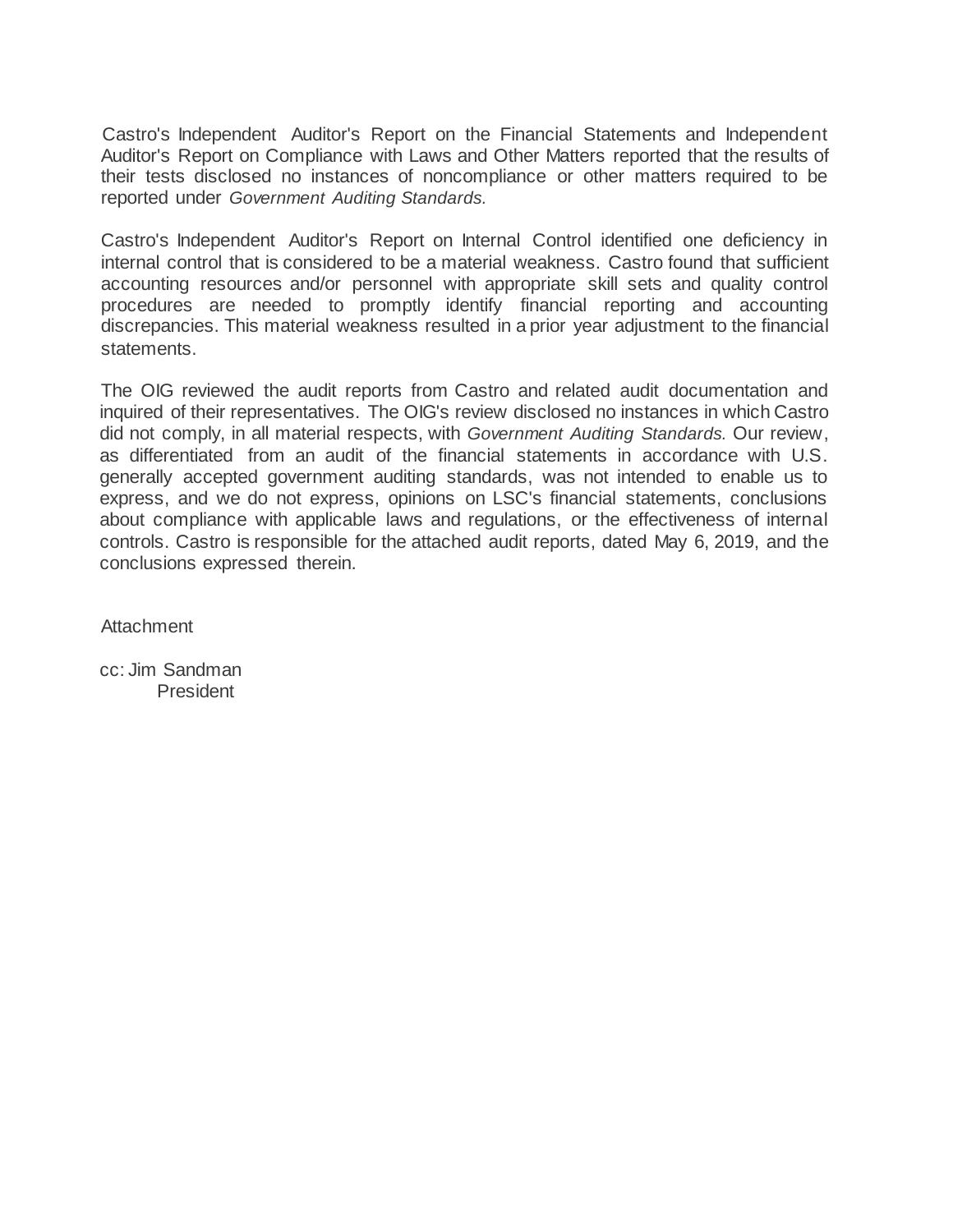

1737 King Street Suite 250 Alexandria, VA 22314 Phone: 703.229.4440 Fax: 703.859.7603 [www.castroco.com](http://www.castroco.com/)

#### **Independent Auditor's Report on the Financial Statements**

Inspector General and Board of Directors Legal Services Corporation

We have audited the accompanying financial statements of the Legal Services Corporation (LSC), which comprise the statement of financial position as of September 30, 2018 and 2017, and the related statements of activities and changes in net assets, cash flows, and functional expenses for the years then ended, and the related notes to the financial statements.

## *Management's Responsibility for the Financial Statements*

Management is responsible for the preparation and fair presentation of these financial statements in accordance with U.S. generally accepted accounting principles; this includes the design, implementation, and maintenance of internal control relevant to the preparation and fair presentation of financial statements that are free from material misstatement, whether due to fraud or error.

#### *Auditor's Responsibility*

Our responsibility is to express an opinion on these financial statements based on our audit. We conducted our audit in accordance with the auditing standards generally accepted in the United States of America and the standards applicable to financial audits contained in *Government Auditing Standards,* issued by the Comptroller General of the United States. Those standards require that we plan and perform the audit to obtain reasonable assurance about whether the financial statements are free from material misstatement.

An audit involves performing procedures to obtain audit evidence about the amounts and disclosures in the financial statements. The procedures selected depend on the auditor's judgment, including the assessment of the risks of material misstatement of the financial statements, whether due to fraud or error. In making those risk assessments, the auditor considers internal control relevant to the organization's preparation and fair presentation of the financial statements in order to design audit procedures that are appropriate in the circumstances, but not for the purpose of expressing an opinion on the effectiveness of the organization's internal control. Accordingly, we express no such opinion. An audit also includes evaluating the appropriateness of accounting policies used and the reasonableness of significant estimates made by management, as well as evaluating the overall presentation of the financial statements. We believe that the audit evidence we have obtained is sufficient and appropriate to provide a basis for our opinion.

#### *Opinion on the Financial Statements*

In our opinion, the financial statements referred to above present fairly, in all material respects, the financial position of LSC as of September 30, 2018 and 2017, and the related statements of activities and changes in net assets, cash flows, and functional expenses for the years then ended in accordance with accounting principles generally accepted in the United States of America.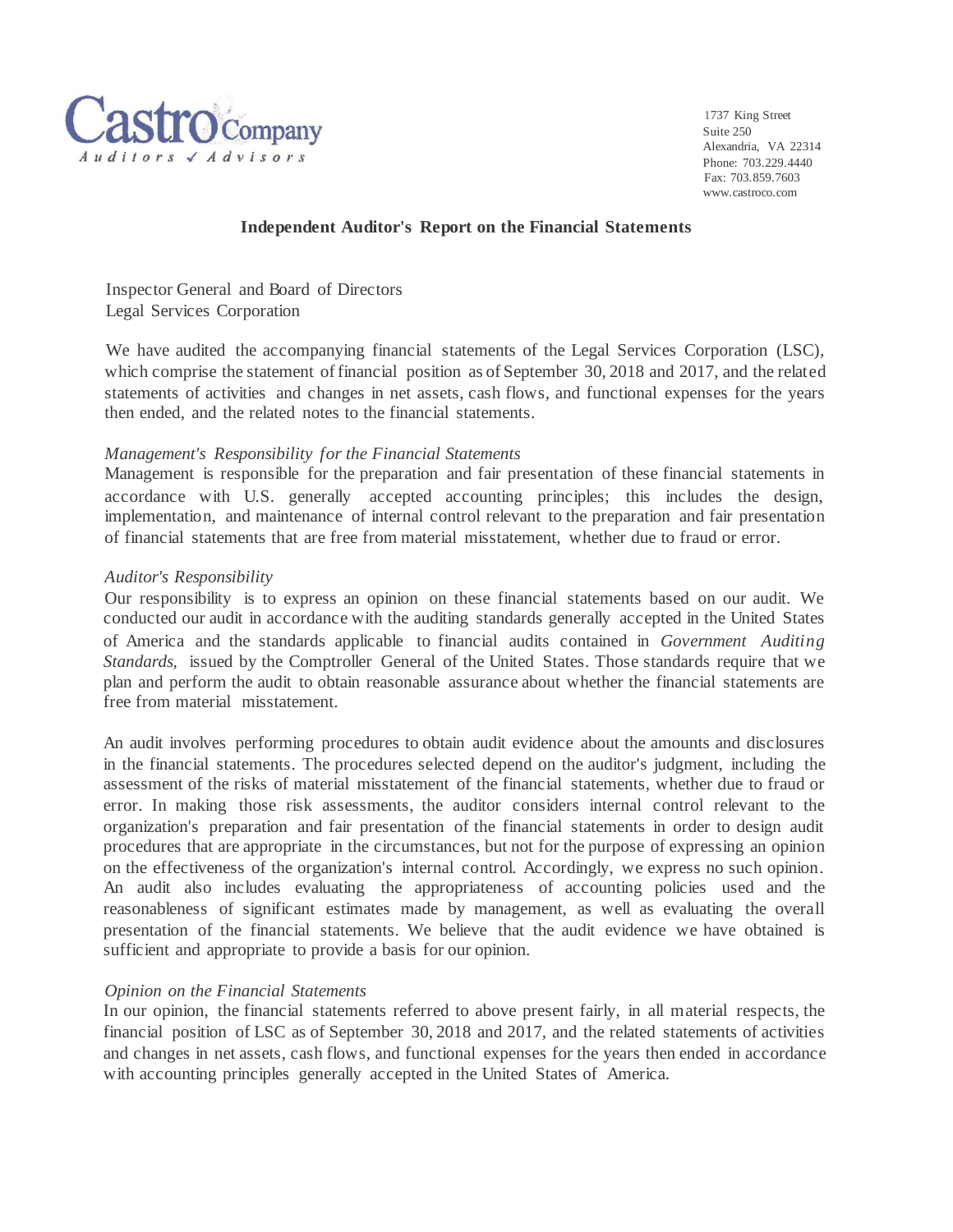#### *Emphasis of Matter*

As discussed in Note 9 to the financial statements, LSC improperly recognized grant expenses during Fiscal Year 2011 and also during Fiscal Years 2013 through 2017. Accordingly, beginning net assets was restated by \$8,818,687 to reflect the correction of this error. Our opinion is not modified with respect to this matter.

#### *Report on Other Legal Regulatory Requirements*

In accordance· with U.S. *Government Auditing Standards,* we have also issued our reports dated May 6, 2019, on our consideration of LSC's internal control over financial reporting and the results of our tests of its compliance with certain provisions of laws, regulations, contracts, grant agreements, and other matters that are required to be reported under *Government Auditing Standards.* The purpose of those reports is to describe the scope of our testing of internal control over financial reporting and compliance and the results of that testing and not to provide an opinion on internal control over financial reporting or on compliance. Those reports are an integral part of an audit performed in accordance with U.S. *Government Auditing Standards* in considering LSC's internal control and compliance, and should be read in conjunction with this report in considering the results of our audit.

This report is intended solely for the information and use of management, the Board of Directors, and the LSC Office of Inspector General, and is not intended to be and should not be used by anyone other than these specified parties.

Costo 2 Company, LLC

May 6, 2019 Alexandria, VA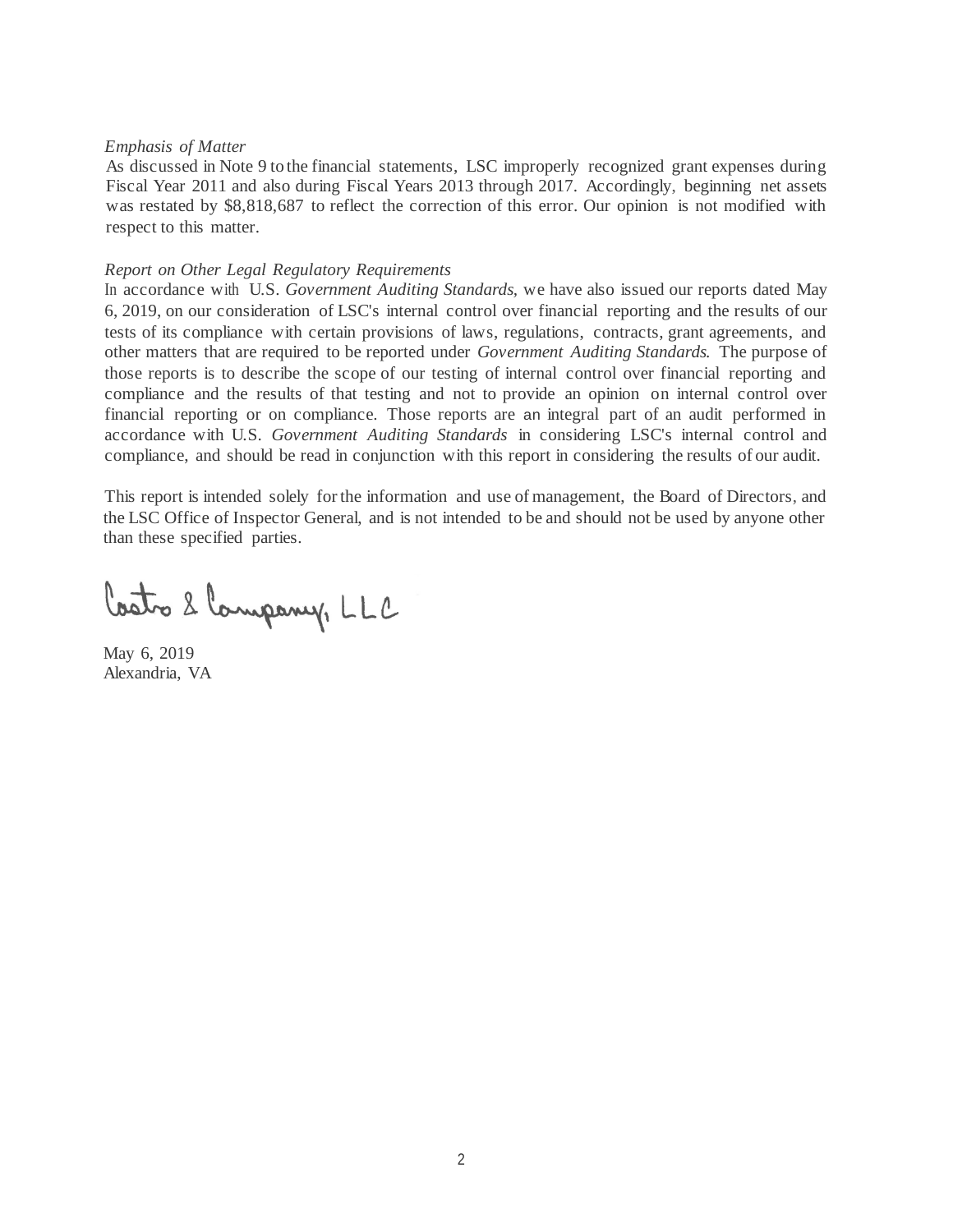# **Legal Services Corporation Statement of Financial Position September 30, 2018 and 2017**

|                                         | 2018 |             | (Restated)<br>2017 |                  |
|-----------------------------------------|------|-------------|--------------------|------------------|
| <b>Assets</b>                           |      |             |                    |                  |
| <b>Current Assets</b>                   |      |             |                    |                  |
| Cash                                    | \$   | 111,339,231 | \$                 | 89,821,368       |
| <b>Accounts Receivable</b>              |      | 39,585      |                    | S<br>(14,048.00) |
| Grant and Contribution Receivable, net  |      | 1,302,401   |                    | 1,732,178        |
| Prepaid Expenses and Other Assets       |      | 308,768     |                    | 342,018          |
| <b>Total Current Assets</b>             |      | 112,989,985 |                    | 91,881,516       |
| Property and Equipment, net             |      | 408,798     |                    | 213,643          |
| <b>Contributions Receivable</b>         |      | 15,000      |                    | 275,000          |
| <b>Total Assets</b>                     | \$   | 113,413,783 | \$                 | 92,370,159       |
| <b>Liabilities and Net Assets</b>       |      |             |                    |                  |
| Grants Payable                          | \$   | 63,697,162  | \$                 | 66,714,438       |
| Accounts Payable                        |      | 394,363     |                    | 419,280          |
| <b>Accrued and Other Liabilities</b>    |      | 1,455,420   |                    | 1,252,112        |
| Deferred Revenue                        |      |             |                    | 2,549,047        |
| <b>Total Liabilities</b>                |      | 65,546,945  |                    | 70,934,877       |
| <b>Net Assets</b>                       |      |             |                    |                  |
| Unrestricted                            |      | 10,922,324  |                    | 10,000,419       |
| Restricted                              |      | 36,944,514  |                    | 11,434,863       |
| <b>Total Net Assets</b>                 |      | 47,866,838  |                    | 21,435,282       |
| <b>Total Liabilities and Net Assets</b> | \$   | 113,413,783 | \$                 | 92,370,159       |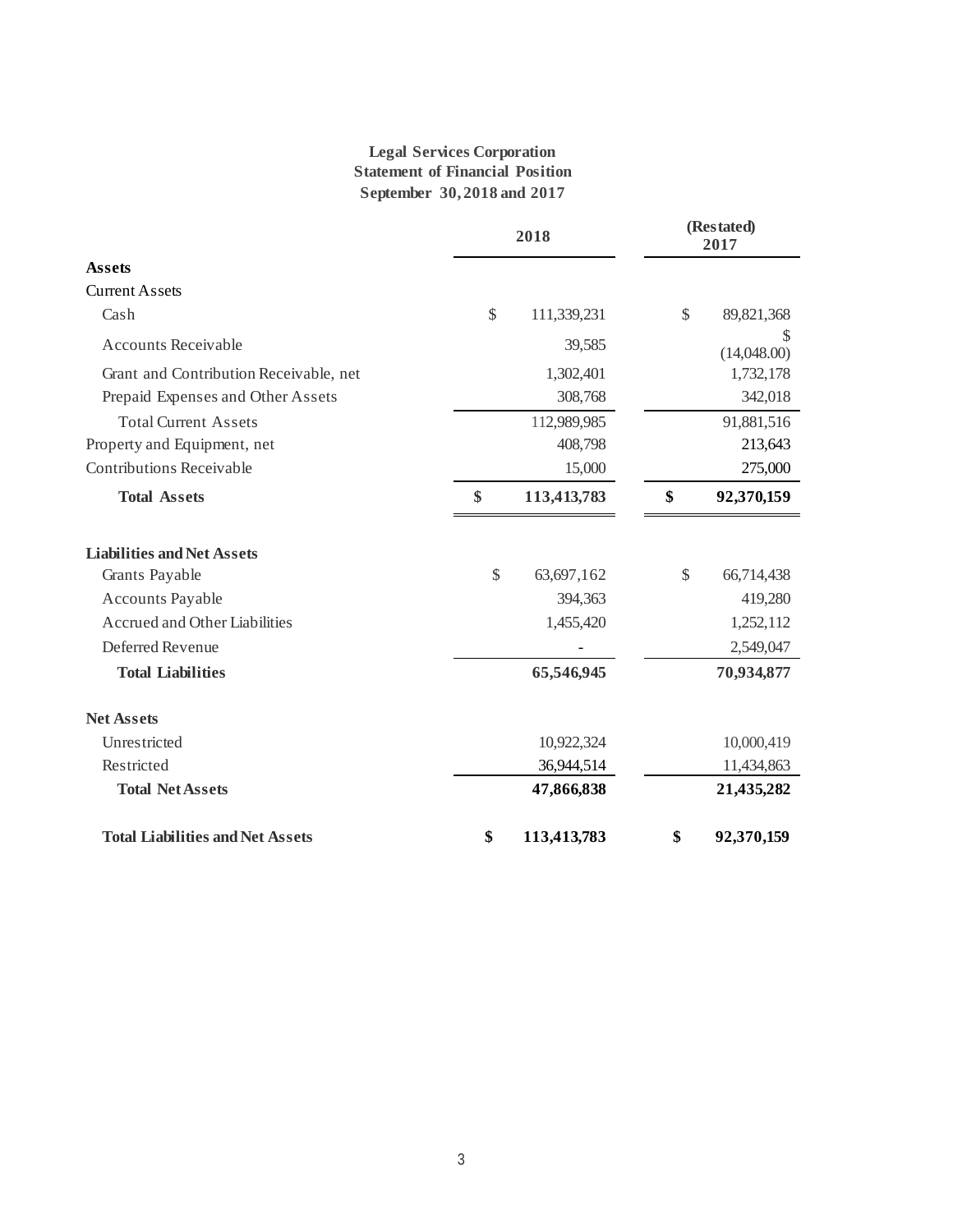# **Legal Services Corporation Statement of Activities and Changes in Net Assets Year Ended September 30, 2018**

|                                                       |    | $1$ car Enucu September 30,2010 |                             |               |              |                   |
|-------------------------------------------------------|----|---------------------------------|-----------------------------|---------------|--------------|-------------------|
| Without<br><b>Restrictions</b>                        |    |                                 | With<br><b>Restrictions</b> |               | <b>Total</b> |                   |
| <b>Support and Revenue</b>                            |    |                                 |                             |               |              |                   |
| Federal Appropriations                                |    | $\mathbb{S}$<br>24,725,000      | $\mathcal{S}$               | 400,275,000   |              | \$<br>425,000,000 |
| <b>Grant Revenues</b>                                 |    |                                 |                             | 2,580,000     |              | 2,580,000         |
| Contributions                                         |    | 365,234                         |                             |               | 176,500      | 541,734           |
| Other Income                                          |    | 142,203                         |                             |               |              | 142,203           |
| Donated Services                                      |    | 250,000                         |                             |               |              | 250,000           |
| Net Assets Released from Restriction                  |    | 380,070,896                     |                             | (380,070,896) |              |                   |
| <b>Total Revenue</b>                                  | \$ | 405,553,333                     | \$                          | 22,960,604    |              | \$<br>428,513,937 |
| <b>Expenses</b>                                       |    |                                 |                             |               |              |                   |
| <b>Program Services</b>                               |    |                                 |                             |               |              |                   |
| <b>Grants and Contracts</b><br>Herbert S. Garten Loan |    | 379,078,555                     |                             |               |              | 379,078,555       |
| Repayment Assistance Program                          |    | 1,002,400                       |                             |               |              | 1,002,400         |
| <b>Supporting Services</b>                            |    |                                 |                             |               |              |                   |
| Management and Grants                                 |    |                                 |                             |               |              |                   |
| Oversight                                             |    | 19,723,593                      |                             |               |              | 19,723,593        |
| Office of Inspector General                           |    | 4,668,400                       |                             |               |              | 4,668,400         |
| Fundraising                                           |    | 158,480                         |                             |               |              | 158,480           |
| <b>Total Expenses</b>                                 | \$ | 404,631,428                     |                             | \$            |              | \$<br>404,631,428 |
| <b>Change in Net Assets</b>                           |    | 921,905                         |                             | 22,960,604    |              | 23,882,509        |
| <b>Net Assets, Beginning of Year</b>                  |    | 10,000,419                      |                             | 11,434,863    |              | 21,435,282        |
| Deferred Revenue Adjustment to Net Assets             |    |                                 |                             | 2,549,047     |              | 2,549,047         |
| <b>Net Assets, End of Year</b>                        | \$ | 10,922,324                      | \$.                         | 36,944,514    |              | \$47,866,838      |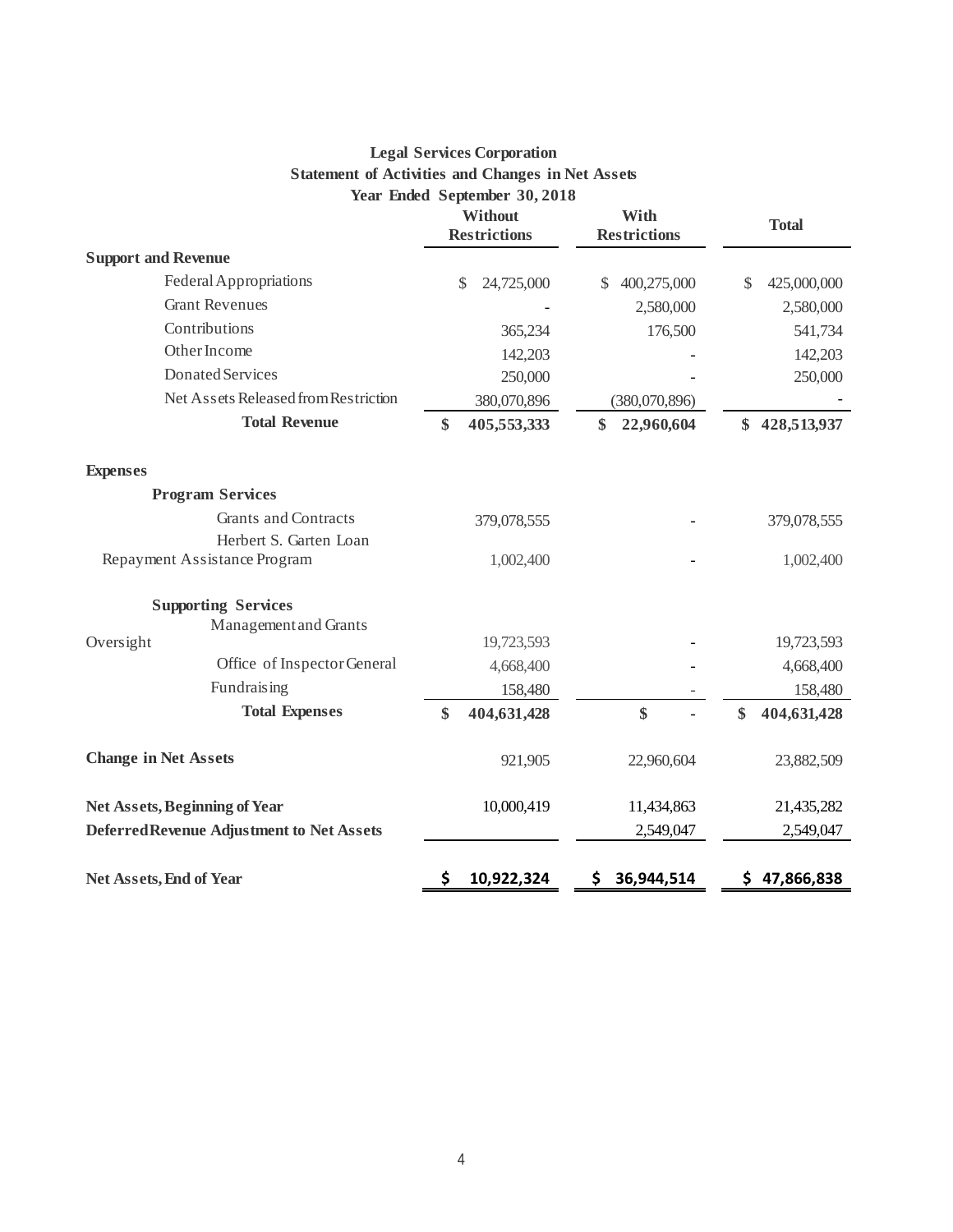# **Legal Services Corporation Statement of Activities and Changes in Net Assets Year Ended September 30, 2017**

|                                                        | (Restated)<br>(Restated)<br><b>Without</b><br>With<br><b>Restrictions</b><br><b>Restrictions</b> |                   | (Restated)<br><b>Total</b> |  |
|--------------------------------------------------------|--------------------------------------------------------------------------------------------------|-------------------|----------------------------|--|
| <b>Support and Revenue</b>                             |                                                                                                  |                   |                            |  |
| Federal Appropriations                                 | $\boldsymbol{\mathsf{S}}$<br>$\overline{\phantom{a}}$                                            | 385,000,000<br>\$ | 385,000,000<br>\$          |  |
| <b>Grant Revenues</b>                                  |                                                                                                  | 3,345,055         | 3,345,055                  |  |
| Contributions                                          |                                                                                                  | 100,788           | 100,788                    |  |
| Other Income                                           | 14,271                                                                                           |                   | 14,271                     |  |
| Change in Deferred Revenue                             | (184, 488)                                                                                       |                   | (184, 488)                 |  |
| Net Assets Released from Restriction                   | 382,929,197                                                                                      | (382, 929, 197)   |                            |  |
| <b>Total Revenue</b>                                   | \$<br>382,758,980                                                                                | \$<br>5,516,646   | \$<br>388,275,626          |  |
| <b>Expenses</b>                                        |                                                                                                  |                   |                            |  |
| <b>Program Services</b>                                |                                                                                                  |                   |                            |  |
| <b>Grants and Contracts</b>                            | 357,564,027                                                                                      |                   | 357,564,027                |  |
| Herbert S. Garten Loan<br>Repayment Assistance Program | 1,022,000                                                                                        |                   | 1,022,000                  |  |
| <b>Supporting Services</b>                             |                                                                                                  |                   |                            |  |
| Management and Grants Oversight                        | 18,921,085                                                                                       |                   | 18,921,085                 |  |
| Office of Inspector General                            | 4,711,392                                                                                        |                   | 4,711,392                  |  |
| Fundraising                                            | 160,280                                                                                          |                   | 160,280                    |  |
| <b>Total Expenses</b>                                  | \$<br>382,378,784                                                                                | \$                | \$<br>382,378,784          |  |
| <b>Change in Net Assets</b>                            | 380,196                                                                                          | 5,516,646         | 5,896,842                  |  |
| <b>Net Assets, Beginning of Year</b>                   | 9,620,223                                                                                        | 2,736,427         | 12,356,650                 |  |
| <b>Prior Period Adjustment</b>                         |                                                                                                  | 3,181,790         | 3,181,790                  |  |
| <b>Net Assets, End of Year</b>                         | \$<br>10,000,419                                                                                 | 11,434,863<br>\$  | 21,435,282<br>\$           |  |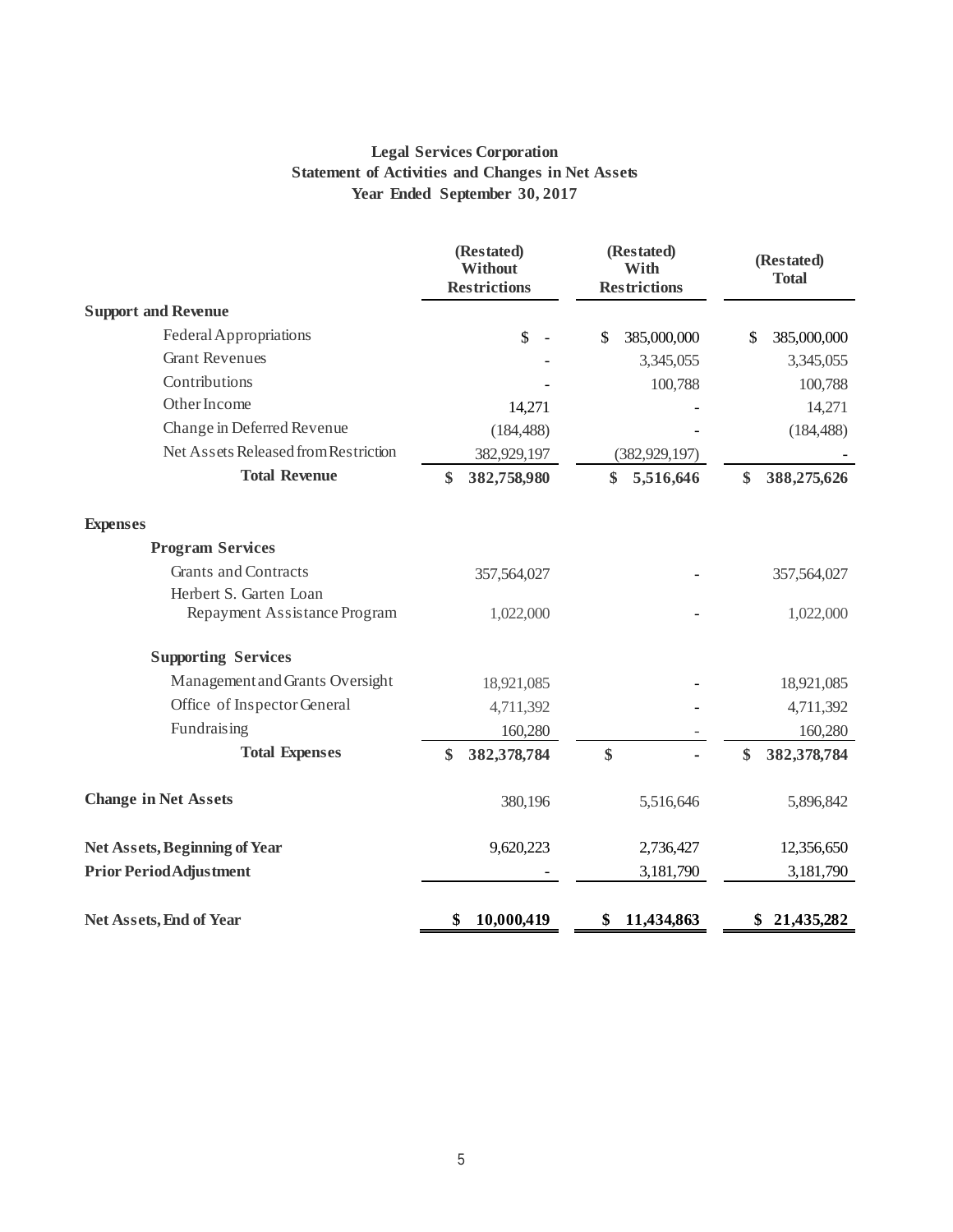#### **Legal Services Corporation Statement of Cash Flows Years Ended September 30, 2018 and 2017**

| <b>Cash Flows from Operating Activities</b>                                                                          |              | 2018        | (Restated)<br>2017 |             |  |
|----------------------------------------------------------------------------------------------------------------------|--------------|-------------|--------------------|-------------|--|
| Change in Net Assets<br>Adjustment to Reconcile Changes in Net Assets to                                             | \$           | 23,882,509  | \$                 | 5,896,842   |  |
| Net Cash Provided by Operating Activities:                                                                           |              |             |                    |             |  |
| Depreciation and Amortization                                                                                        |              | 118,394     |                    | 97,129      |  |
| Loss on Disposal of Assets                                                                                           |              | 502         |                    | 1,969       |  |
| Change in Assets and Liabilities:                                                                                    |              |             |                    |             |  |
| <b>Accounts Receivable</b>                                                                                           |              | (53, 633)   |                    | 17,280      |  |
| <b>Contributions Receivable</b>                                                                                      |              | 796,936     |                    | 596,460     |  |
| Prepaid Expenses and Deposits                                                                                        |              | 33,250      |                    | (267, 604)  |  |
| <b>Grants Receivable</b>                                                                                             |              | (107, 160)  |                    | (1,266,498) |  |
| Grants and Contracts Payable                                                                                         |              | (3,017,274) |                    | (5,017,312) |  |
| <b>Accounts Payable</b>                                                                                              |              | (24,918)    |                    | 16,406      |  |
| Accrued Salaries, Vacation, and Other                                                                                |              |             |                    |             |  |
| Payroll                                                                                                              |              |             |                    |             |  |
| Liabilities                                                                                                          |              | 203,308     |                    | (59, 778)   |  |
| Deferred Revenue                                                                                                     |              |             |                    | 184,488     |  |
| <b>Net Cash Used by Operating Activities</b>                                                                         | $\mathbb{S}$ | 21,831,914  | $\mathcal{S}$      | 199,382     |  |
| <b>Cash Flows from Investing Activities</b>                                                                          |              |             |                    |             |  |
| Purchase of Fixed Assets                                                                                             |              | (314, 051)  |                    | (132,703)   |  |
| <b>Net Cash Used in Investing Activities</b><br>Net Increase (Decrease) in Cash and Cash                             | \$           | (314, 051)  | \$                 | (132,703)   |  |
| <b>Equivalents</b>                                                                                                   |              | 21,517,863  |                    | 66,679      |  |
| Cash and Cash Equivalents, Beginning of Year                                                                         |              | 89,821,368  |                    | 89,754,689  |  |
| Cash and Cash Equivalents, End of Year                                                                               | \$           | 111,339,231 | \$                 | 89,821,368  |  |
| <b>Supplemental Disclosure of Non-Cash</b><br><b>Transactions:</b>                                                   |              |             |                    |             |  |
| Prior Period Adjustment for Reversal of Expenses for<br>Technology Initiative Grants & Pro Bono Innovation<br>Grants |              |             |                    |             |  |
| Impact on Grants Receivable                                                                                          | \$           | 867,102     | \$                 |             |  |
| Impact on Grants Payable                                                                                             | \$           | 7,951,585   | \$                 | 3, 181, 790 |  |
| Total                                                                                                                | \$           | 8,818,687   | $\$\$              | 3,181,790   |  |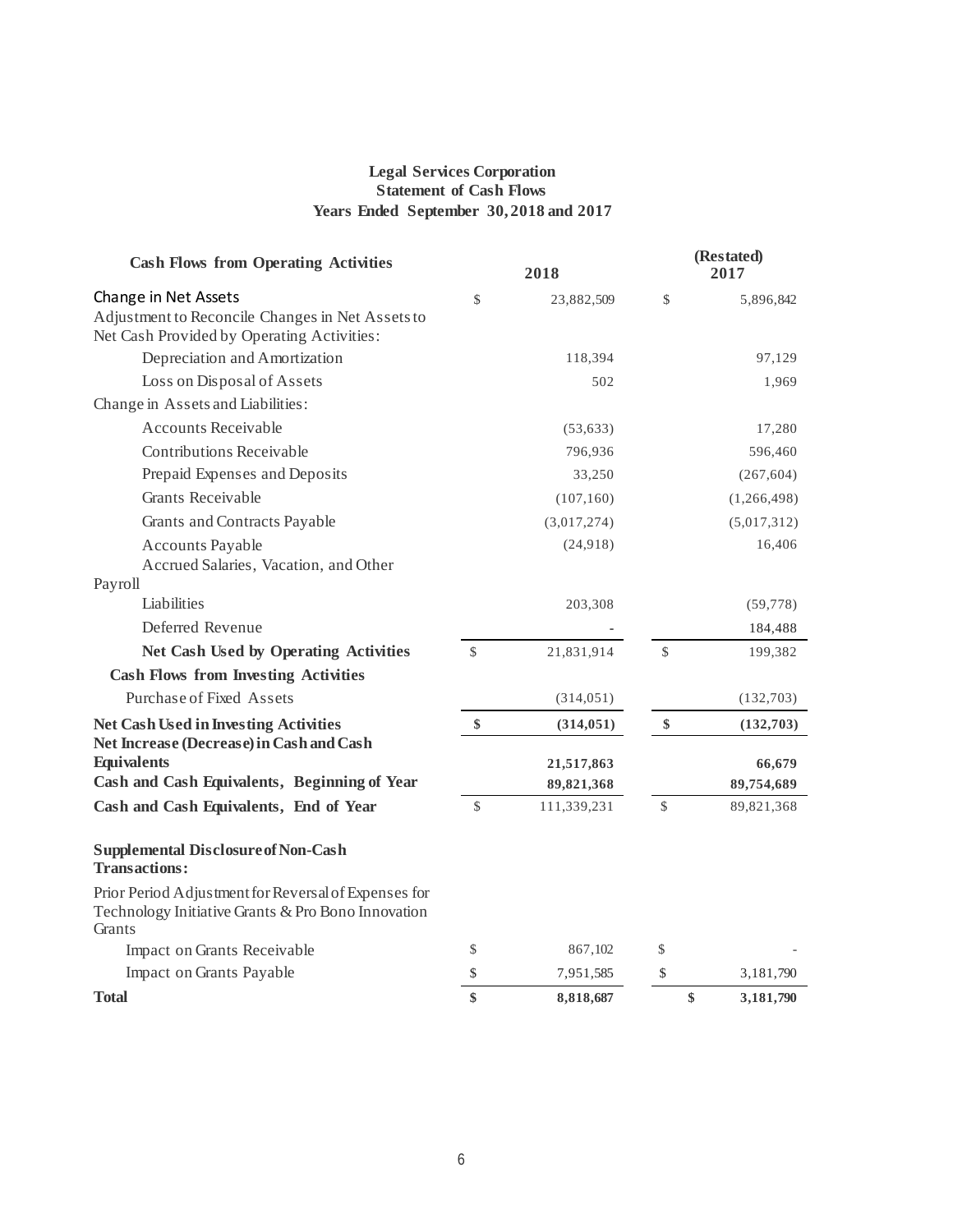# **Legal Services Corporation Statement of Functional Expenses September 30, 2018 and 2017**

|                                              | Herbert S.<br>Garten Loan          |                                   |                                   |                                               |                            |                        |
|----------------------------------------------|------------------------------------|-----------------------------------|-----------------------------------|-----------------------------------------------|----------------------------|------------------------|
| Grants and<br>Contracts                      | Repayment<br>Assistance<br>Program | Management and<br>Grant Oversight | Office of<br>Inspector<br>General | Fundraising<br>(Institutional<br>Advancement) | 2018 Total<br>Expenses     | 2017 Total<br>Expenses |
| Compensation<br>93,732<br>\$<br>and Benefits | $\mathcal{S}$                      | \$14,915,074                      | \$3,972,429                       | 131,848<br>\$                                 | $\mathbb{S}$<br>19,113,083 | 18,397,647<br>\$       |
| Temporary<br>Personnel                       |                                    | 404,824                           |                                   | 14,896                                        | 419,720                    | 562,105                |
| 219,857<br>Consulting                        |                                    | 695,456                           | 389,291                           |                                               | 1,304,604                  | 895,957                |
| 97,923<br>Travel                             |                                    | 789,625                           | 182,683                           | 5,061                                         | 1,075,292                  | 1,006,242              |
| Communication                                |                                    | 93,691                            | 17,119                            | 763                                           | 111,573                    | 106,757                |
| Occupancy                                    |                                    | 1,807,114                         |                                   |                                               | 1,807,114                  | 1,786,675              |
| Printing and<br>Reproduction                 |                                    | 74,197                            | 7,936                             |                                               | 82,133                     | 88,613                 |
| 11,530<br>Other Expenses                     | 1,002,400                          | 819,066                           | 98,942                            | 5,912                                         | 1,937,850                  | 851,632                |
| Capital<br>Expenditures                      |                                    | 6,152                             |                                   |                                               | 6,152                      |                        |
| 378, 655, 513<br>Grants                      |                                    |                                   |                                   |                                               | 378, 655, 513              | 358,586,027            |
| 379,078,555<br>Sub-Total                     | 1,002,400                          | 19,605,199                        | 4,668,400                         | 158,480                                       | 404,513,034                | 382,281,655            |
| Depreciation                                 |                                    | 118,394                           |                                   |                                               | 118,394                    | 97,129                 |
| 379,078,555<br><b>Total Expenses</b>         | \$.<br>1,002,400                   | 19,723,593                        | 4,668,400                         | 158,480                                       | \$<br>404,631,428          | 382,378,784            |

7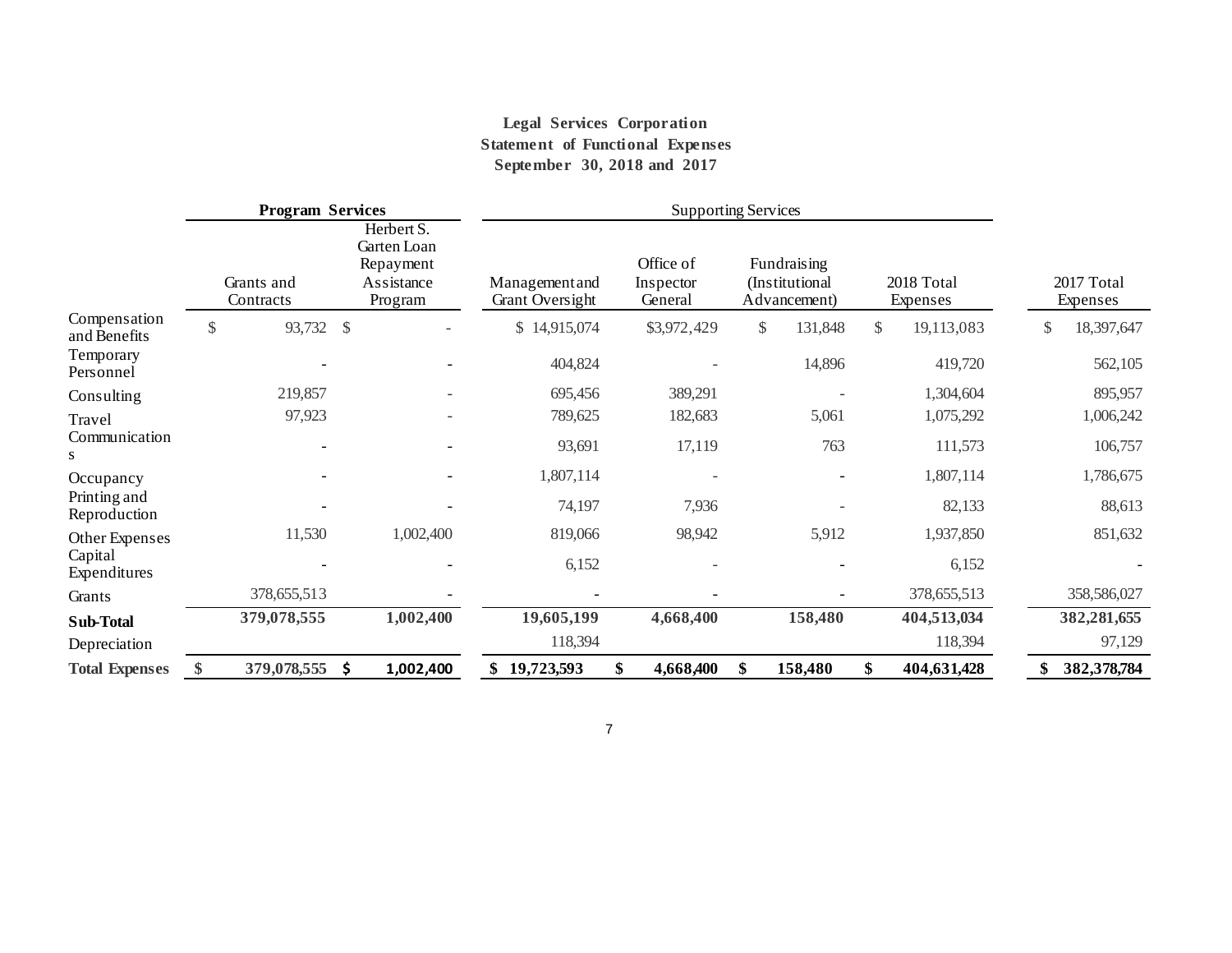## **Legal Services Corporation Notes to the Financial Statements September 30, 2018 and 2017**

#### **1. ORGANIZATION AND PURPOSE**

Legal Services Corporation (LSC) is a private non-membership District of Columbia nonprofit corporation, established by Congress in the Legal Services Corporation Act of 1974, Public Law 93- 355, and amended in 1977 by Public Law 95-222. The purpose of LSC is to provide financial support to independent organizations that directly provide legal assistance in non-criminal proceedings or matters to persons financially unable to afford such counsel.

# **2. SUMMARY OF SIGNIFICANT ACCOUNTING POLICIES**

#### **(a) Basis of Financial Presentation**

LSC's financial statements are prepared on the accrual basis of accounting. Accordingly, revenue is recognized when earned, and expenses are recorded when incurred in accordance with U.S. Generally Accepted Accounting Principles (U.S.GAAP). LSC recognizes contributions, including unconditional promises to give, as revenue in the period received. Contributions, net assets, and changes therein are classified and reported based on the existence or absence of donor-imposed restrictions.

#### **(b) Cash and Cash Equivalents**

LSC considers all highly liquid investments with an original maturity of three months or less to be cash equivalents. LSC maintains its cash and cash equivalents (and certificate of deposits) in financial institutions which, at times may exceed federally insured limits or are uninsured. LSC has not experienced any losses in such accounts. At September 30, 2018 and 2017, LSC had \$111,339,231 and \$89,821,368, respectively.

#### **(c) Program-Related Investments**

LSC makes loans to individuals to receive assistance towards the payment of their eligible law school loans through a program called the'Herbe rt S. Garten Loan Repayment Assistance, which mitigates the economic hardships confronting grantee attorneys, and increases their ability and willingness to stay with legal aid organizations. Loans are measured at fair value at inception and recorded on a net basis to reflect a discount on loan receivables or a reasonable loss reserve. The loss reserve estimate is reviewed on an annual basis and adjusted if collectability risk has significantly changed due to their employment status changing within an LSC funded program.

#### **(d) Fair Value**

LSC applies fair value accounting for all financial assets and liabilities that are recognized at fair value in the financial statements. In determining the fair value, LSC utilizes valuation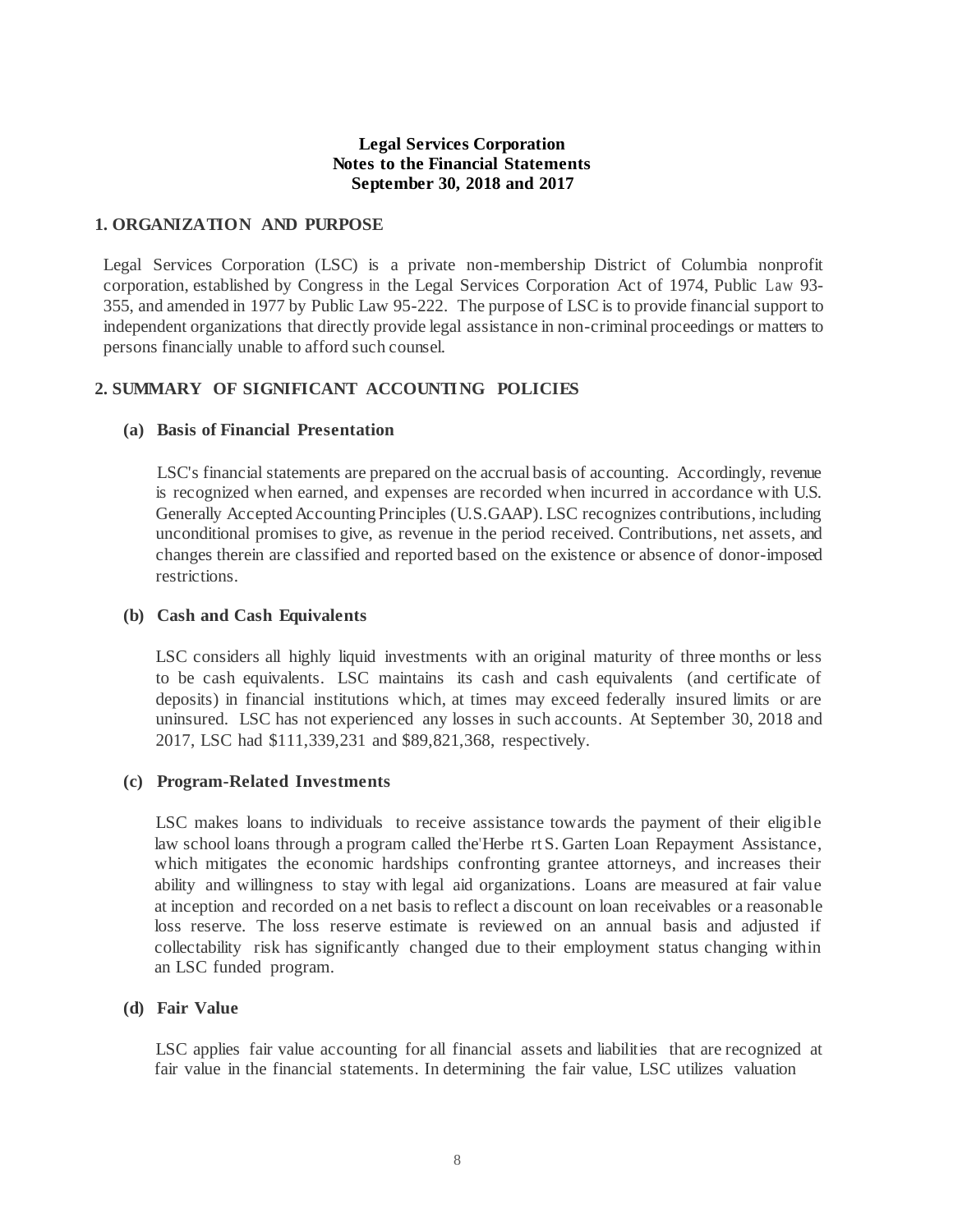techniques that maximize the use of observable inputs and minimize the use of unobservable inputs to the extent possible. The Financial Accounting Standards Board (FASB) established a framework for measuring fair value. That framework provides a fair value hierarchy that prioritizes the inputs to valuation techniques used to measure fair value. The hierarchy gives the highest priority to unadjusted quoted prices in active markets for identical assets or liabilities (Level I measurements) and the lowest priority to unobservable inputs (Level 3 measurements). The three levels of the fair value hierarchy are described below:

**Level 1** - Inputs: Unadjusted quoted prices in active markets for identical assets or liabilit ies accessible to the reporting entity at the measurement date.

**Level 2** - Inputs: Valuations based on observable inputs (other than Level I prices) such as quoted prices for similar assets or liabilities at the measurement date, quoted prices in markets that are not active, or other inputs that are observable, either directly or indirectly.

**Level 3** - Inputs: Valuations based on inputs that are unobservable and significant to the overall fair value measurement and involve management judgment.

The carrying value on the statement of financial position of cash, prepaid and other assets, accounts payable, grant payables, and accrued and other liabilities approximates fair value.

## **(e) Grants and Contributions Receivable**

Receivables are carried at original invoice or promise to give amount less an estimate made for doubtful receivables based on a review of all outstanding amounts. Management determines the allowance for doubtful accounts by identifying questionable accounts and by using historical experience applied to an aging of accounts. Receivables are written off when deemed uncollectible.

#### **(f) Property and Equipment**

Property and equipment are stated at cost and depreciated using the straight-line method over the estimated useful lives of the assets. Depreciation is reported as an unallocated expense within the management and grants oversight function. LSC annually reviews property and equipment assets for impairment of value and any adjustments necessary to reflect material impacts in value. The estimated useful lives are as follows:

| <b>Furniture and Fixtures</b>  | 10 years |
|--------------------------------|----------|
| Leasehold Improvements         | 10 years |
| Computer Hardware and Software | 5 years  |

#### **(g) Grants Payable**

Grant expense is recognized when a payment is made to a grantee, or in the period the grant is countersigned, provided the grant is not subject to significant future conditions. Conditional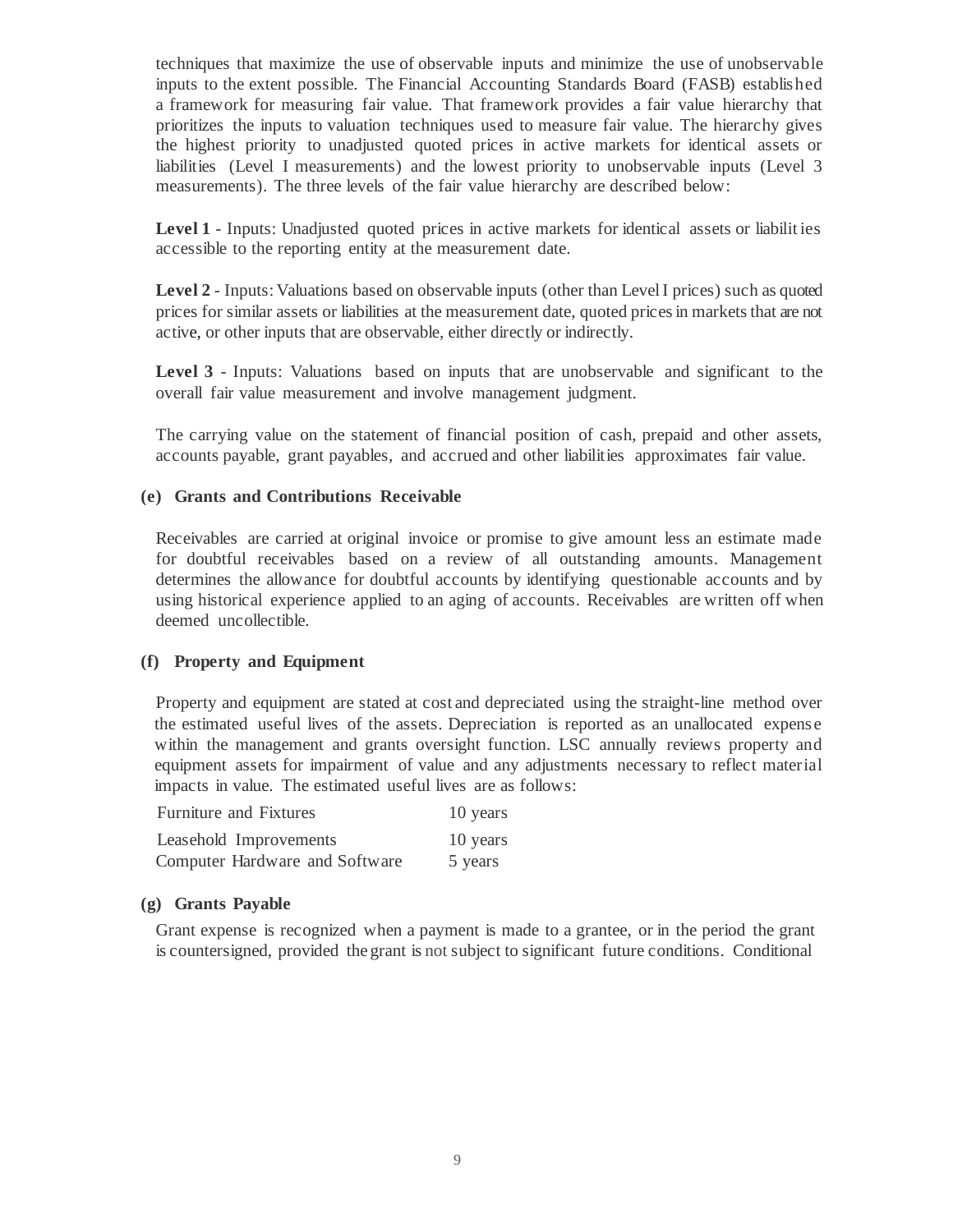grants are recognized as grant expense and as a grant payable in the period in which the grantee meets the terms of the conditions.

# **(h) Conditional Grant Awards**

Conditional grant awards are a promise to make future payments upon the grantee's satisfaction of a specified future or uncertain event. LSC recognizes expenses related to conditional grant awards in the financial statements when the conditions on which the awards depend are substantially met and the conditional payments are made. At September 30, 2018 and 2017, commitments related to such grants amounted to \$16,152,491 and \$15,220,362, respectively. Management expects the grantees will achieve the milestones set forth in the conditional grants and thus the grant amounts will ultimately be recognized as an expense.

# **(i) Net assets without restrictions**

Net assets without restrictions represent unrestricted resources available to support LSC's operations and temporarily restricted resources that become available for use by LSC in accordance with the intentions of the donors. The total unrestricted net asset amount of \$10,922,324 as of September 30, 2018 includes \$2,540,068 which has been designated by the Board of Directors.

# **(j) Net assets with restrictions**

Net assets with restrictions represent contributions that are limited in use in accordance with donor-imposed stipulations. These stipulations may expire with time or may be satisfied and removed by the actions of LSC according to the terms of the contribution.

# **(k) Revenue Recognition**

LSC receives federal appropriations for Management and Grants Oversight, and Office of Inspector General funding which are reported as revenue in the period the public law makes them available. Unexpended portions of these appropriations are reported as restricted net assets. In addition, LSC receives federal appropriations for Basic Field Programs, Technology Initiatives, Loan Repayment Assistance Program (LRAP), and Pro Bono Innovation. Management considers these earned when LSC has fully executed the related award agreements to third parties. All unconditional contributions are reported as unrestricted support when received in the absence of a donor's explicit stipulation or circumstances surrounding the receipt of the contribution that make clear the donor's restrictions on use. Donor-restricted contributions whose restrictions are met in the same reporting period are reported as unrestricted support.

## **(l) Contributed services and in-kind contributions**

LSC receives contributed services in support of its programs. Certain contributed services meet the criteria for recognition under U.S. GAAP. Contributed services are recognized if the services received either create or enhance long-lived assets, or require specialized skills,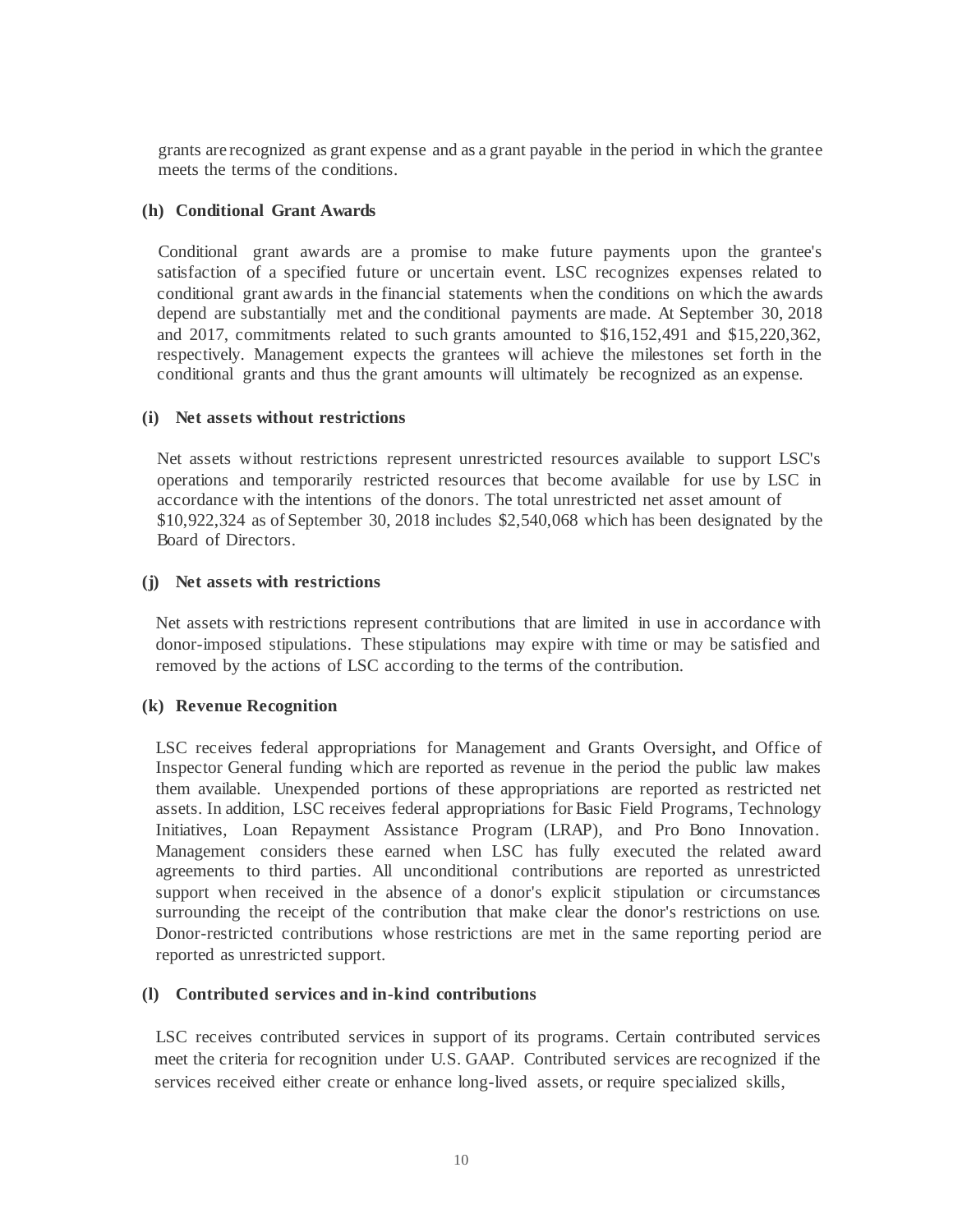are provide by individuals possessing those skills, and would typically need to be purchased if not provided by the donation. For the year ended September 30, 2018, contributed services totaled \$250,000, and are included in donated services revenue and program expenses in the statement of activities.

## **(m) Concentration of Risk**

LSC receives substantially all its revenue from direct federal government appropriations. Should there be a significant reduction in this revenue, LSC's programs and activities could be negatively affected.

## **(n) Use of Estimates**

The preparation of financial statements in conformity with U.S. GAAP requires management tomake estimates and assumptions that affect reported amounts and disclosures. Accordingly, actual results may differ from those estimates. Significant estimates include the discounting of the allowance for loans in the loan repayment assistance program.

#### **(o) Tax Exempt Status**

LSC is exempt from federal income tax under the provisions of Section  $50I(c)(3)$  of the Internal Revenue Code and the applicable income tax regulations of the District of Columbia. Income, which is not related to its exempt purpose, less applicable deductions, is subject to federal and state corporate income taxes. LSC had unrelated business income for the year ended September 30, 2018.

## **(p) Recent Accounting Pronouncements**

In August 2016, the FASB issued Accounting Standards Update (ASU) 2016-14 - Not-forprofit Entities (Topic 958) *PresentationofFinancial Statements ofNot-for-profitEntities.* The amendment set forth the FASB's changes to net asset classification requirements and the information presented about a not-for-profit entity's endowment funds, liquidity, financial performance, and cash flows. The ASU 2016-14 will be effective for fiscal years beginning after December 15, 2018. The accompanying statements include early adoption of the amendment.

In February 2016, the FASB issued ASU 2016-02, Leases (Topic). Under the new guidance, lessees are required to recognize lease assets and lease liabilities on the balance sheet for all leases with terms longer than 12 months. Leases will be classified as either finance or operating, with classification affecting the pattern of expense recognition in the income statement. The new standard is effective for fiscal years beginning after December 15, 2019. A modified retrospective transition approach is required for lessees for capital and operating leases existing at, or entered into after, the beginning of the earliest comparative period presented in the financial statements, with certain practical expedients available. LSC is currently evaluating the impact of the pending adoption of this standard on its financial statements.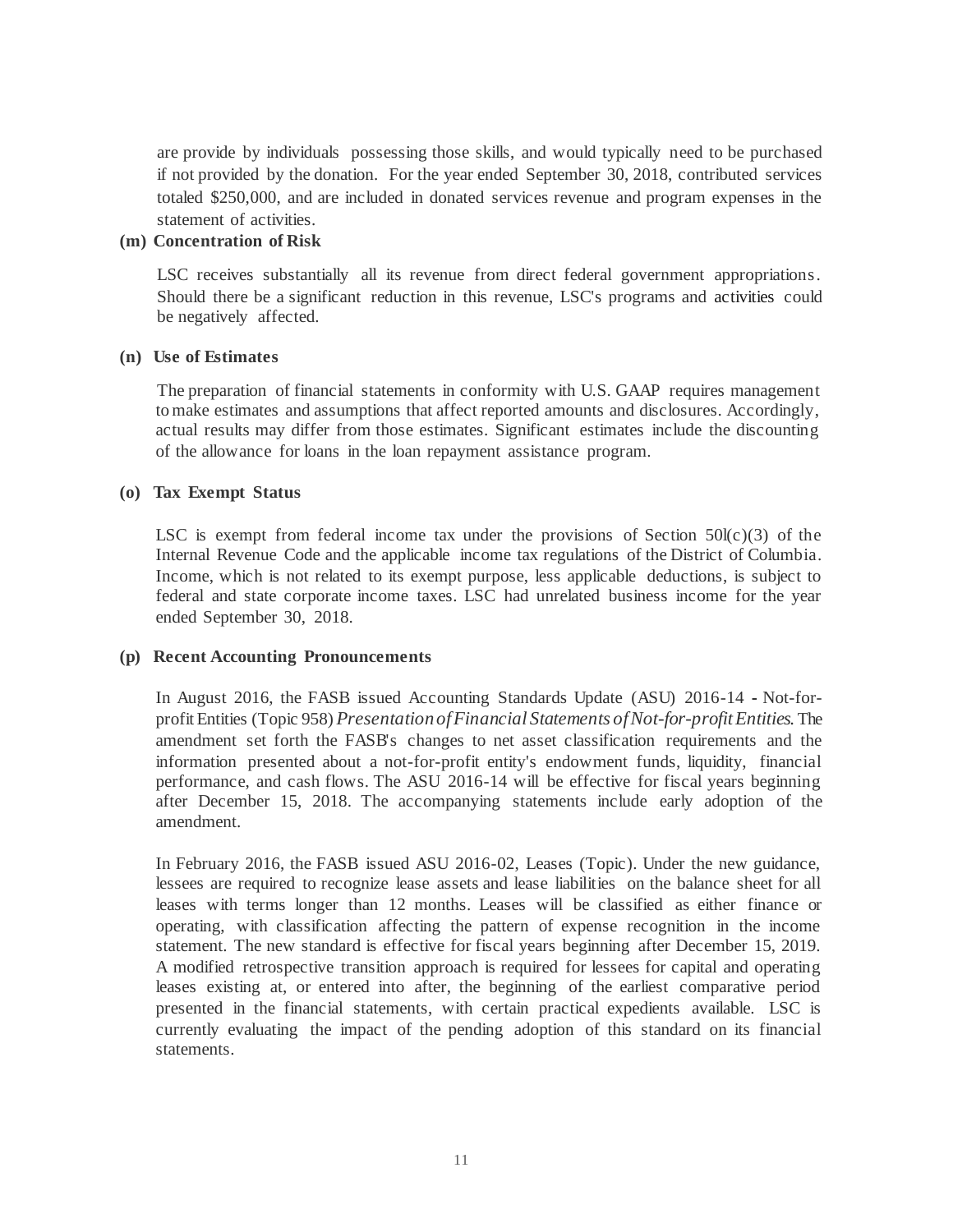In May 2014, the FASB issued ASU 2014-09, Revenue from Contracts with Customers (Topic 606) along with various updates in 2016 and 2015, requiring an entity to recognize the amount of revenue to which it expects to be entitled for the transfer of promised goods or services to customers. The updated standard will replace most existing revenue recognition guidance in U.S.GAAP when it becomes effective and permits the use of either a full retrospective or retrospective with cumulative effect transition method. Early adoption is not permitted. The updated standard will be effective for annual reporting periods beginning after December 15, 2018. LSC is currently evaluating the impact of the pending adoption of this standard on its financial statements.

In June 2018, the FASB issued ASU 2018-08, Not-for-Profit Entities (Topic 958): Clarifying the Scope and the Accounting Guidance for Contributions Received and Contributions Made, which provides additional guidance on characterizing grants and similar contracts with resource providers as either exchange transactions or contributions, as well as distinguishing between conditional contributions and unconditional contributions. The updated standard will be effective for resource recipients for annual reporting periods beginning after December 15, 2018. LSC is currently evaluating the impact of the pending adoption of the new standard on the financial statements.

# **3. PROPERTY AND EQUIPMENT**

|                         | <b>Beginning</b><br><b>Balance</b> | <b>Additions</b> | <b>Disposals</b> | Ending<br><b>Balance</b> |
|-------------------------|------------------------------------|------------------|------------------|--------------------------|
| Furniture and Equipment | \$<br>1,658,189                    | 314,051<br>S.    | \$<br>(211,260)  | \$<br>1,760,980          |
| Software                | 610,235                            |                  | (572,201)        | 38,034                   |
| Leasehold               |                                    |                  |                  |                          |
| Improvements            | 13.095                             |                  |                  | 13,095                   |
| Subtotal                | 2,281,519                          | 314,051          | (783, 461)       | 1,812,109                |
| Less: Accumulated       |                                    |                  |                  |                          |
| Depreciated and         |                                    |                  |                  |                          |
| Amortization            | ${2,067,876}$                      | ${118,394}$      | 782,959          | ${1,403,311}$            |
| Net Fixed Assets        | 213,634                            | \$<br>195,657    | (502)<br>S       | 408,798                  |

Property and equipment consists of the following at September 30, 2018:

Property and equipment consists of the following at September 30, 2017:

|                         | <b>Beginning</b><br><b>Balance</b> | <b>Additions</b> | <b>Disposals</b> | Ending<br><b>Balance</b> |
|-------------------------|------------------------------------|------------------|------------------|--------------------------|
| Furniture and Equipment | \$<br>.646,273                     | \$<br>104,627    | (92,711)<br>\$   | 1,658,189<br>\$          |
| Software                | 584,549                            | 25,686           |                  | 610,235                  |
| Leasehold               |                                    |                  |                  |                          |
| Improvements            | 10,705                             | 2,390            |                  | 13,095                   |
| Subtotal                | 2,241,527                          | 132,703          | (92,711)         | 2,281,519                |
| Less: Accumulated       |                                    |                  |                  |                          |
| Depreciated and         |                                    |                  |                  |                          |
| Amortization            | ${2,061,489}$                      | ${97,129}$       | 90,742           | ${2,067,876}$            |
| Net Fixed Assets        | \$<br>180,038                      | 35,574<br>\$     | (1,969)<br>\$    | 213,643                  |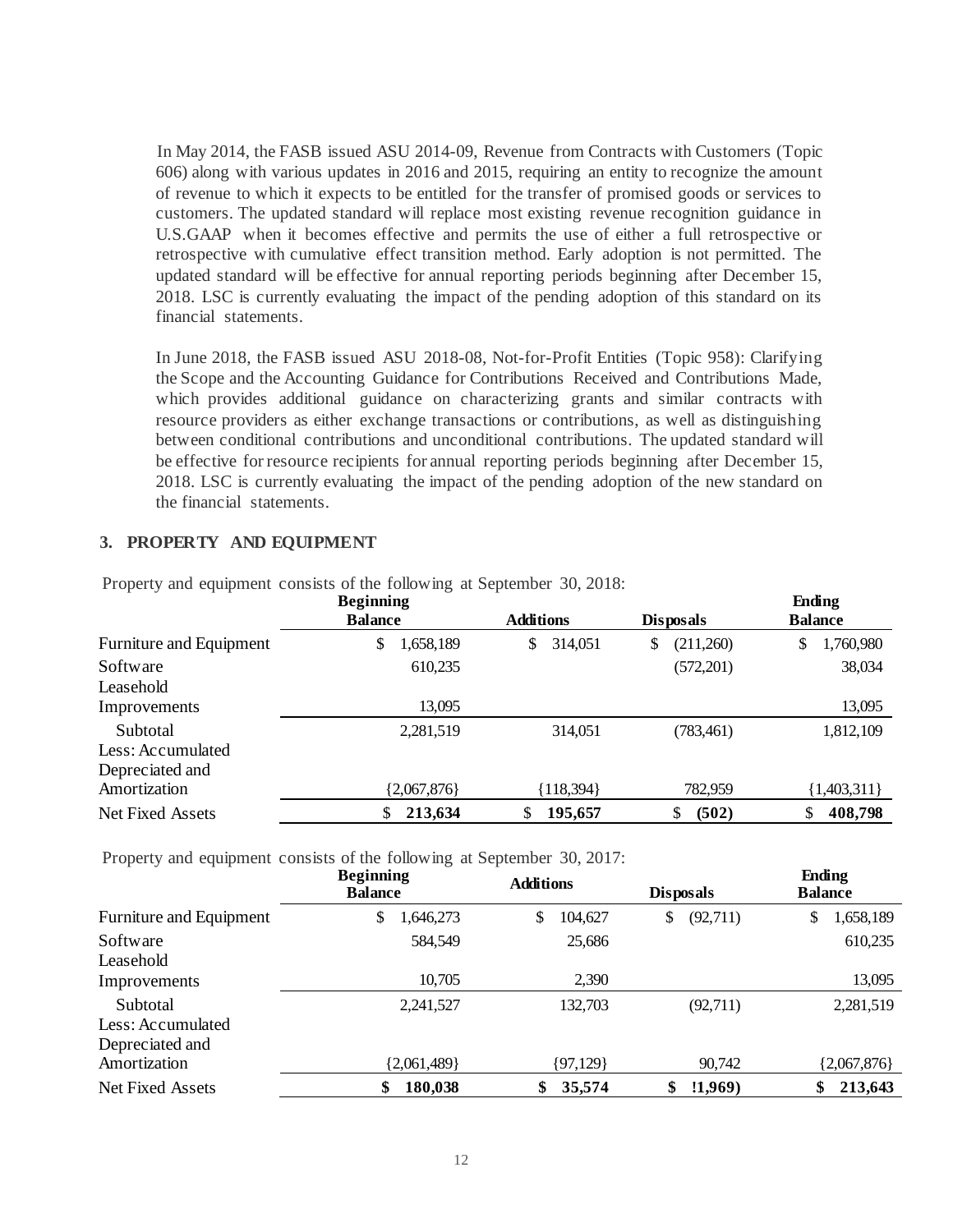Depreciation and amortization expense for the years ended September 30, 2018 and 2017 was \$118,394 and \$97,129, respectively.

## **4. GRANTS AND CONTRIBUTIONS RECEIVABLE**

LSC operates under various federal appropriation and grants from private sources. At September 30, 2018 and 2017, grants and contribution receivable consist of the following:

|                                                              | 2018 |                    | 2017 |                      |
|--------------------------------------------------------------|------|--------------------|------|----------------------|
| Program Specific<br><b>Other Private Grant Contributions</b> |      | 974.261<br>328,140 |      | 1,332,782<br>399,396 |
| Total                                                        |      | 1.302.401          |      | 1,732,178            |

As of September 30, 2018, all grants and contributions receivable are expected to be collected within one year.

# **5. RETIREMENT PLANS**

Pursuant to the Legal Services Corporation Act, all officers and employees hired before October 1, 1988, are participants in the Civil Service Retirement System (CSRS), although they are neither officers nor employees of the federal government. The CSRS plan is administered by the United States Office of Personnel Management (OPM).

LSC makes CSRS contributions at rates applicable to agencies of the federal government. The contributions do not equal the full-service cost of the pension expense, which is the actuarial present value of benefits attributed to services rendered by covered employees during the accounting period. The measurement of service cost requires the use of actuarial cost methods to determine the percentage of the employees' basic compensation sufficient to fund their projected pension benefit. These percentages (cost factors) are provided by OPM and the excess of total pension expense over the amount contributed by LSC and by LSC employees represents the amount that must be financed directly by OPM. Post-retirement CSRS benefits are paid by OPM. No amounts have been recognized in the financial statements for these imputed costs. LSC does not report in its financial statements CSRS assets, accumulated plan benefits or unfunded liabilities, if any, applicable to its employees.

All officers and employees hired after September 30, 1988, are ineligible for the CSRS plan, but they are eligible to participate in LSC's pension and thrift plan, which is a tax deferred annuity plan subject to Section 403(b) of the Internal Revenue Code. LSC contributes 6 percent of each eligible employee's salary regardless of their participation. In addition, LSC matches the first 2.51 percent contributed by the employee. Individuals can make contributions up to the maximum amount permitted under federal income tax rules.

LSC's contributions to these plans for the years ended September 30, 2018 and 2017 were \$1,202,007 and \$1,209,333, respectively. The amounts are included in compensation and benefits on the accompanying statement of functional expenses.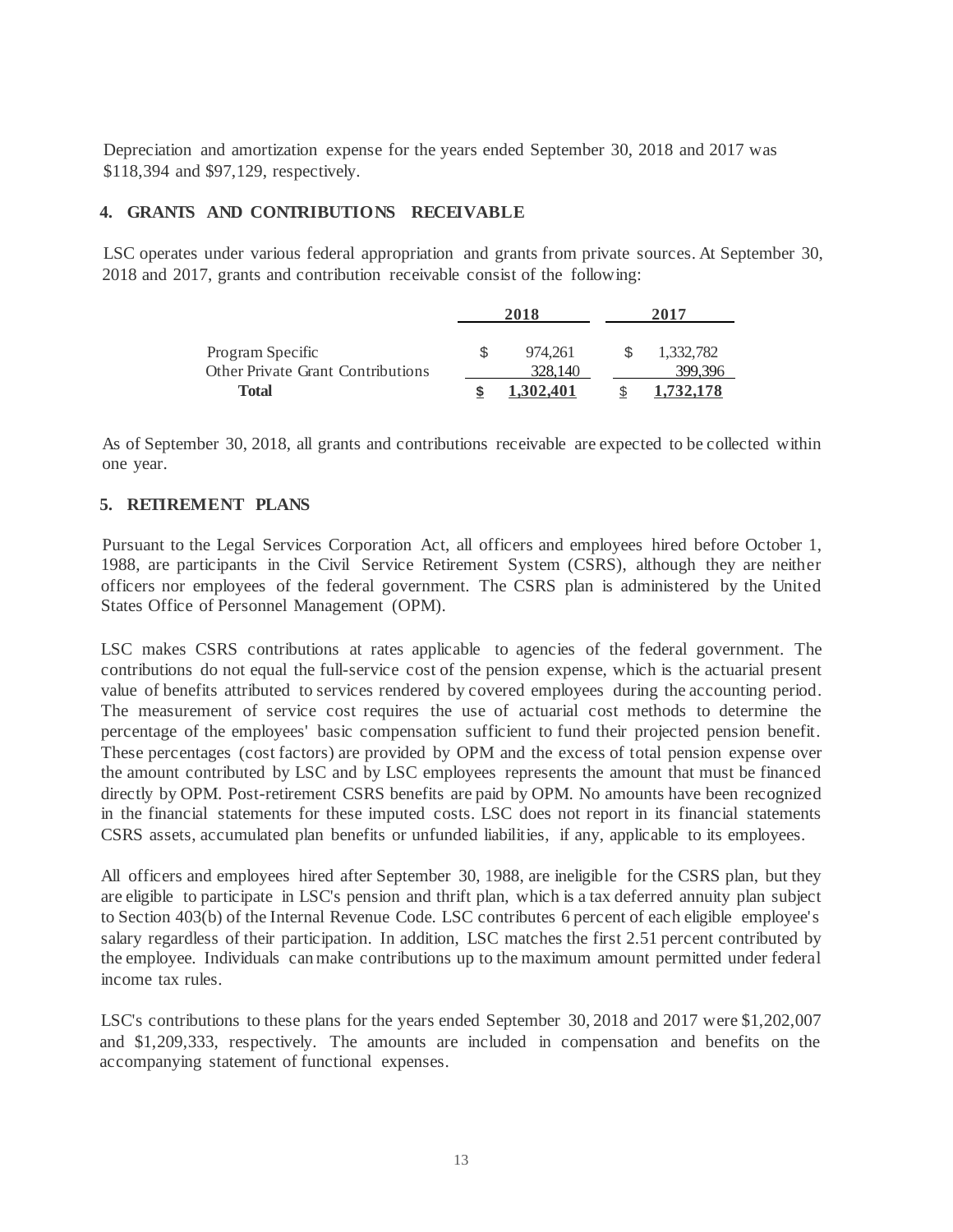LSC also offers tax deferred annuity savings plans. CSRS eligible employees may contribute pretax earnings to the federal Thrift Savings Plan, and 403(b) eligible employees may contribute additional pretax earnings to the Section 403(b) plan. These plans are subject to different maximum amounts as permitted by the prevailing laws. No contributions are made to these tax deferred savings plans by LSC.

# **6. LEASE COMMITMENTS**

In September 2012, LSC renewed its lease agreement for an additional 10 years commencing on June 1, 2013. Under the lease, LSC has an obligation to pay a portion of building operating expenses in excess of the base year. The pass-through costs for the fiscal years ended September 30, 2018 and 2017 were \$74,931 and \$63,507, respectively. LSC has the right to terminate the lease by giving no less than 120-day prior written notice if LSC does not receive an appropriation from Congress for administrative costs sufficient to cover LSC and its rental obligations for any period during the term of the lease.

Future minimum lease payments as of September 30, 2018, are as follows:

| <b>Fiscal Year</b> | Amount         |
|--------------------|----------------|
| 2019               | 1,710,000<br>S |
| 2020               | 1,710,000      |
| 2021               | 1,710,000      |
| 2022               | 1,710,000      |
| 2023               | 1,140,000      |
| Total              | 7,980,000      |

Rental expense for the years ended September 30, 2018 and 2017 was \$1,784,931 and \$1,773,057, respectively. '

## **7. NET ASSETS WITH RESTRICTIONS**

Components of temporarily restricted net assets at September 30, 2018 were as follows:

|                                    |   | 2018       | 2017       |
|------------------------------------|---|------------|------------|
| Emergency Disaster Relief          | S | 14,983,313 | \$         |
| <b>Technology Initiative Grant</b> |   | 10,179,997 | 5,718, 974 |
| Pro Bono Innovation                |   | 7,543,427  | 3,099,713  |
| Loan Repayment Assistance          |   | 1,457,642  |            |
| 40th Annivers ary Campaign         |   | 937,690    | 2,009,918  |
| Rural Summer League Corp           |   | 625,366    |            |
| Basic Field Grants                 |   | 568,259    |            |
| The Margaret A. Cargil1 Foundation |   | 251,363    | 524,755    |
| <b>Business Community Campaign</b> |   | 107,500    |            |
| Vieth Grant                        |   | 100,000    |            |
| U.S. Court of Veterans Appeals     |   | 70.343     |            |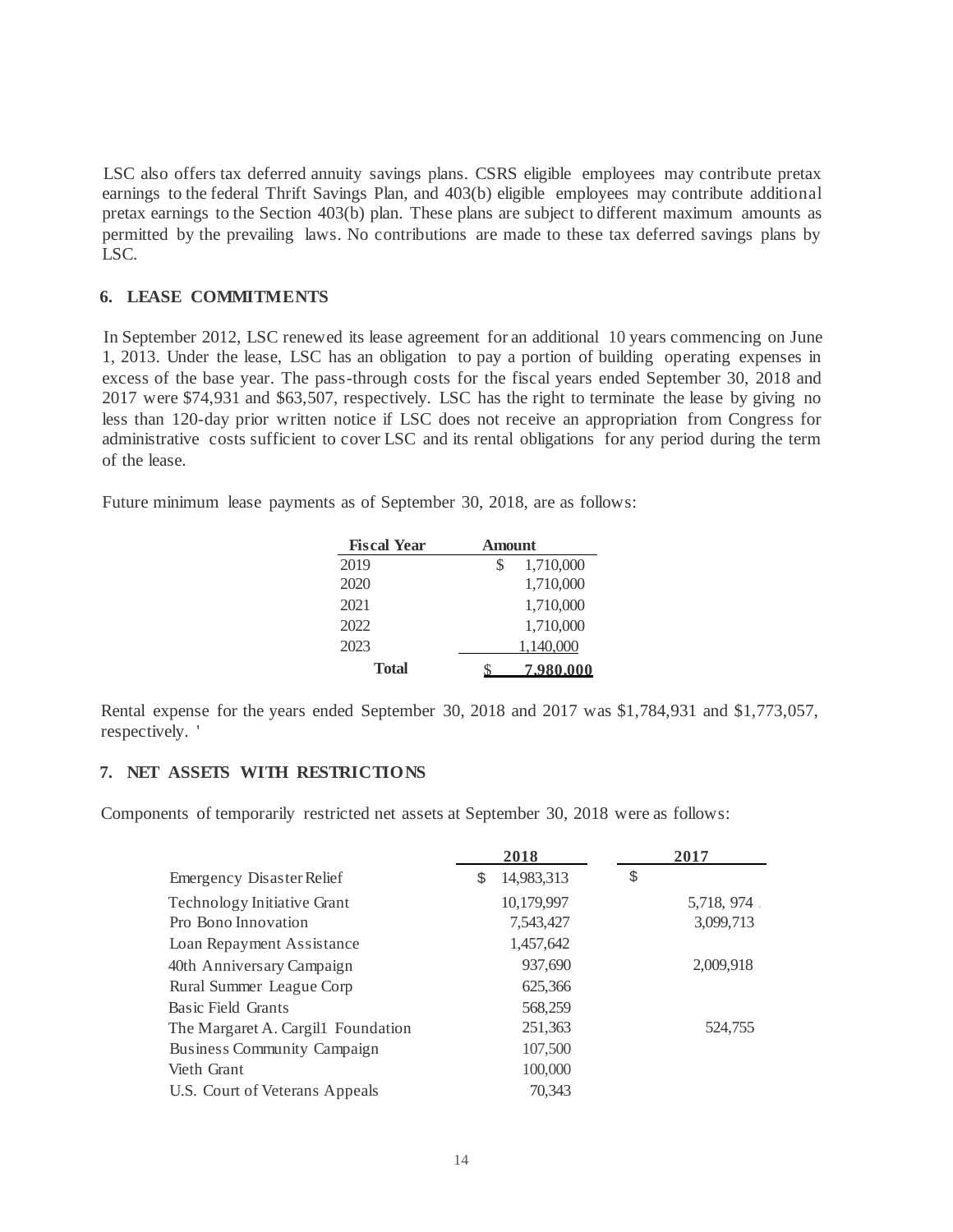| Total                           | 36,944,514 | 11.434.863 |
|---------------------------------|------------|------------|
| Public Welfare Foundation       |            | 12.365     |
| Andrew W. Mellon Foundation     |            | 14.580     |
| Private Grants                  | 65,056     |            |
| Hurricane Sandy Disaster Relief | 54.558     | 54.558     |
|                                 |            |            |

# **8. SUBSEQUENT EVENTS**

LSC has evaluated subsequent events occurring after the statement of financial position date through the date of May 6, 2019, the date the financial statements were available for issuance and determined that no additional disclosures are required.

# **9. PRIOR PERIOD ADJUSTMENT**

During the fiscal year ended September 30, 2018, LSC discovered that it had improperly recognized expenses in prior periods. The correction of this error increased opening net assets by \$8,818,687 and required a restatement of fiscal year 2017 financial statements as reflected in the Statements of Financial Position, Statement of Activities and Changes in Net Assets, and Cash Flow Statement.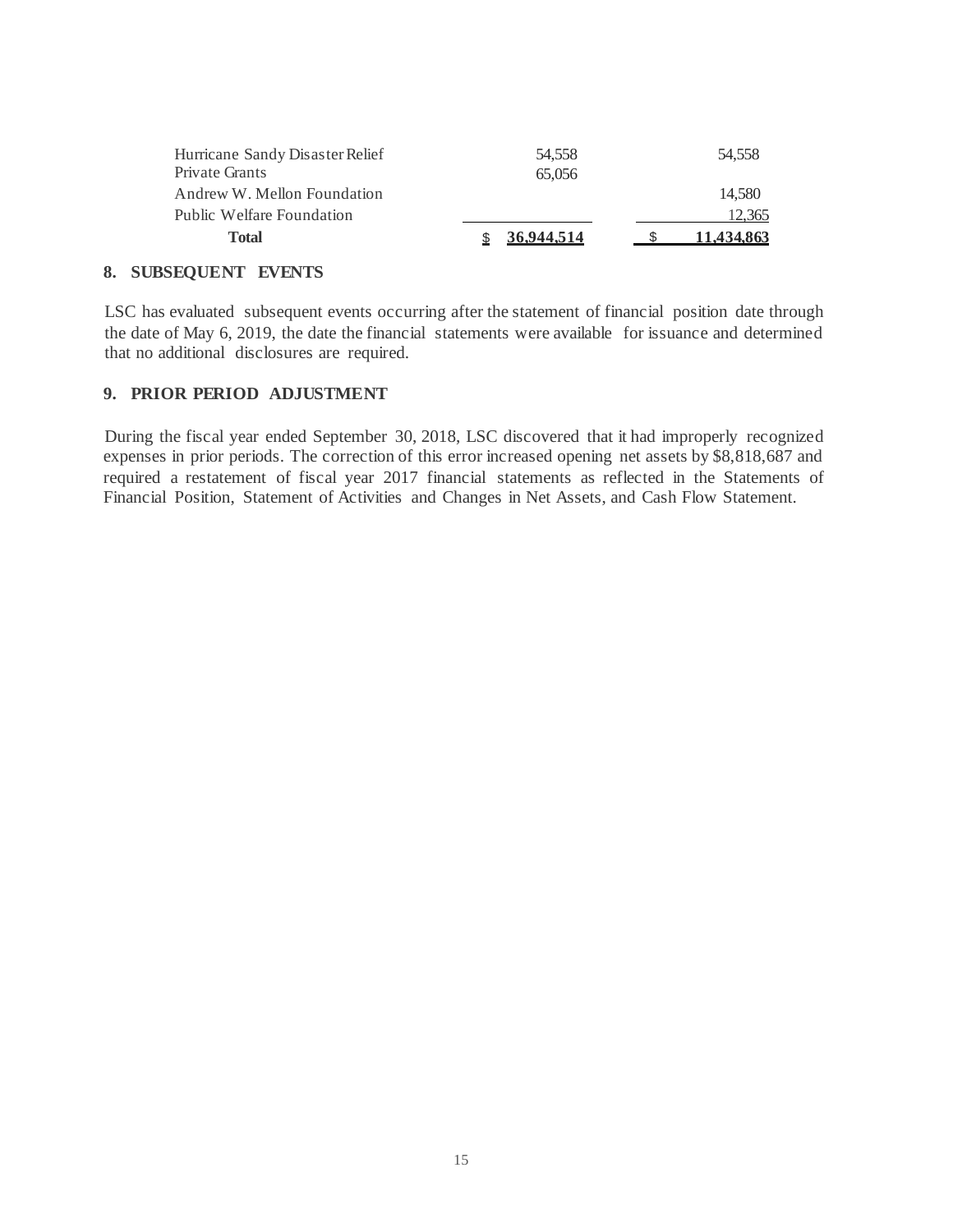1737 King Street Suite 250 Alexandria, VA 22314 Phone: 703.229.4440 Fax: 703.859.7603 [www.castroco.com](http://www.castroco.com/)

# **Independent Auditor's Report on Internal Control over Financial Reporting Based on an Audit of Financial Statements Performed in Accordance with** *Government Auditing Standards*

Inspector Genera] and Board of Directors Legal Services Corporation

We have audited the financial statements of the Legal Services Corporation (LSC), which comprise the statement of financial position as of September 30, 2018 and 2017, and the related statements of activities and changes in net assets, cash flows, and functional expenses for the years then ended, and the related notes to the financial statements, and have issued our report thereon dated May 6, 2019. We conducted our audit in accordance with the auditing standards generally accepted in the United States of America and the standards applicable to financial audits contained in *Government Auditing Standards,* issued by the Comptroller Genera] of the United States.

## **Internal Control Over Financial Reporting**

In planning and performing our audit of the financial statements as of and for the year ended September 30, 2018, we considered LSC's internal control over financial reporting by obtaining an understanding of the design effectiveness of LSC's internal control, determining whether controls had been placed in operation, assessing control risk, and performing tests of LSC's controls as a basis for designing our auditing procedures for the purpose of expressing our opinion on the financ ial statements, but not to express an opinion on the effectiveness of LSC's internal control over financ ial reporting. Accordingly, we do not express an opinion on the effectiveness of LSC's internal control over financial reporting.

A deficiency in internal control exists when the design or operation of a control does not allow management or employees, in the normal course of performing their assigned functions, to prevent, or detect and correct misstatements on a timely basis. A material weakness is a deficiency, or combination of deficiencies, in internal control, such that there is a reasonable possibility that a material misstatement of the financial statements will not be prevented, or detected and corrected, on a timely basis. A significant deficiency is a deficiency, or a combination of deficiencies, in internal control that is less severe than a material weakness, yet important enough to merit attention by those charged with governance.

Our consideration of internal control over financial reporting was for the limited purposes described in the first paragraph of this section and would not necessarily identify all deficiencies in internal control over financial reporting that might be material weaknesses or significant deficiencies. Given these limitations, during our audit we did not identify any deficiencies in internal control that we consider to be significant deficiencies. We did identify one deficiency in internal control, described below, that we consider to be a material weakness.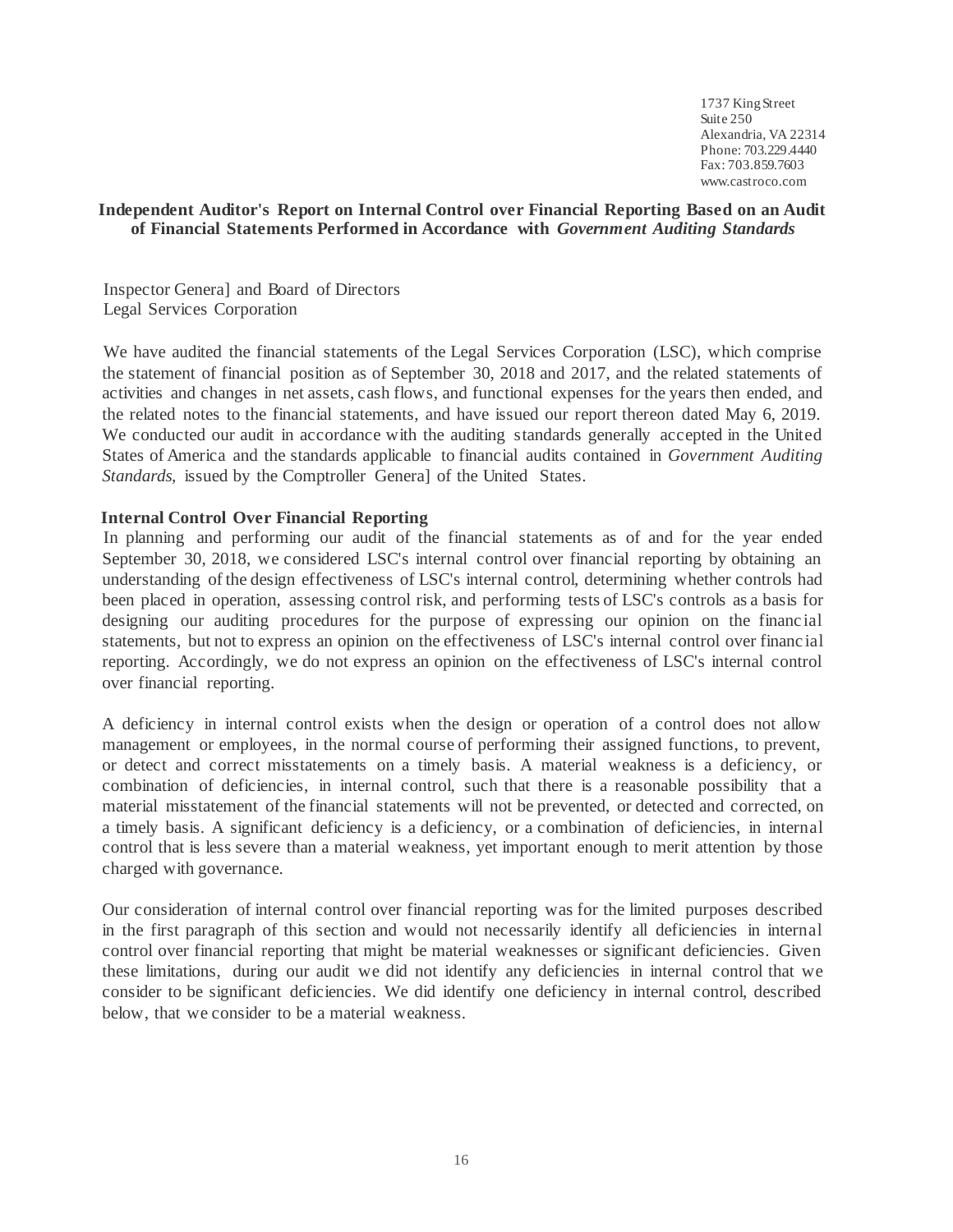# *LSC's Response to Findings*

LSC's response to the finding identified in our audit is described in Appendix A. LSC's response was not subject to auditing procedures applied in the audit of the financial statements and, accordingly, we express no opinion on it.

We noted less significant matters involving internal control and its operations which we have reported to LSC management in a separate letter dated May 6, 2019.

#### **Purpose of this Report**

The purpose of this report is solely to describe the scope of our testing of internal control and the result of that testing, and not to provide an opinion on the effectiveness of LSC's internal control. This report is an integral part of an audit performed in accordance with *Government Auditing Standards* in considering LSC's internal control. Accordingly, this communication is not suitable for any other purpose.

This report is intended solely for the information and use of management, the Board of Directors, and the LSC Office of Inspector General, and is not intended to be and should not be used by anyone other than these specified parties.

Costo 2 Company, LLC

May 6, 2019 Alexandria, VA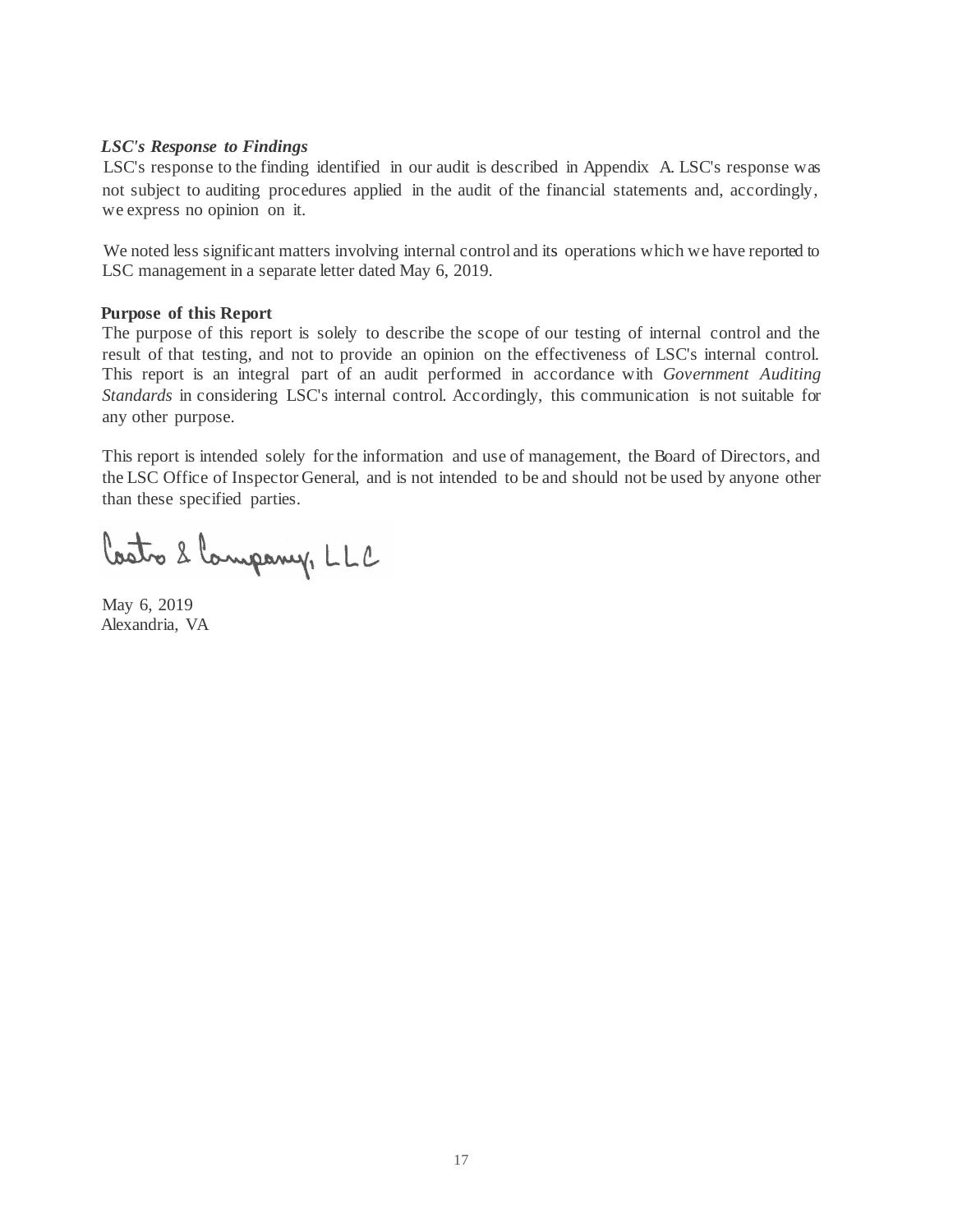## **MATERIAL WEAKNESSES**

# 1. **Sufficient Accounting Resources and/or Personnel with Appropriate Skill Sets and Quality Control Procedures are Needed to Promptly Identify Financial Reporting and Accounting Discrepancies**

During the course of our audit and discussions with LSC management regarding the financ ial statement preparation process and the supporting procedures of accounting transactions, LSC management noted errors that were not timely detected by the internal controls of the organization. Based on further analysis, LSC management determined that these issues occurred and went undetected as a result of:

- a lack of segregation of financial reporting tasks;
- ineffective and/or inconsistent management reviews and approvals to provide assurance that transactions and adjustments were accurate and properly supported; and
- a lack of documented policies and procedures for financial reporting functions.

LSC management identified and made the necessary prior period adjustment to the issued financ ial statements to correct the effect of the material error.

During our audit, it was apparent that LSC management did not cross-train personnel to perform day-to-day financial accounting, reporting, and analytical tasks. Additionally, the Office of Financial & Administrative Services (OFAS) does not have the appropriate resources to implement financial statement reporting requirements orsufficient controls in place to ensure that the financial statements are thoroughly prepared, reviewed, and presented in accordance with the U.S. Generally Accepted Accounting Principles, and does not have appropriate quality control procedures in place to timely detect certain financial reporting and accounting errors. In October 2018, LSC hired an Interim Comptroller to assist with the fiscal year (FY) 2018 Financial Statement Audit and preparation of the FY 2018 financial statements during the absence of LSC's Comptroller and Treasurer. The Interim Comptroller came to LSC with a fresh perspective, and while obtaining an understanding of the organization and re-examining the financial reporting processes, accounting and financial reporting discrepancies were identified that had gone undetected for several fiscal years, which resulted in the recording of a prior period adjustment to make the necessary correction to previously issued financial statements.

#### **Prior Period Adjustment**

During FY 2018, LSC evaluated and discussed with the auditors the new Accounting Standards Update (ASU) 2018-08, Not-For-Profit Entities (Topic 958) - Clarifying the Scope and the Accounting Guidance for Contributions Received and Contributions Made. During LSC management's discussion of the ASU with the auditors, LSC management determined that the entire amount of advances given to grantees had erroneously been recorded as an expense rather than as a receivable. The material error went back several accounting periods and as a result, it was determined by LSC management and the auditors that a prior period adjustment was needed to make the correction. As a result, the beginning net assets balance for FY 2018 was adjusted by \$8,818,687. This adjustment affected the Pro Bono Initiative Fund by \$3,099,713 and the Technology Initiative Grant by \$5,718,974 dating back to FY 2011.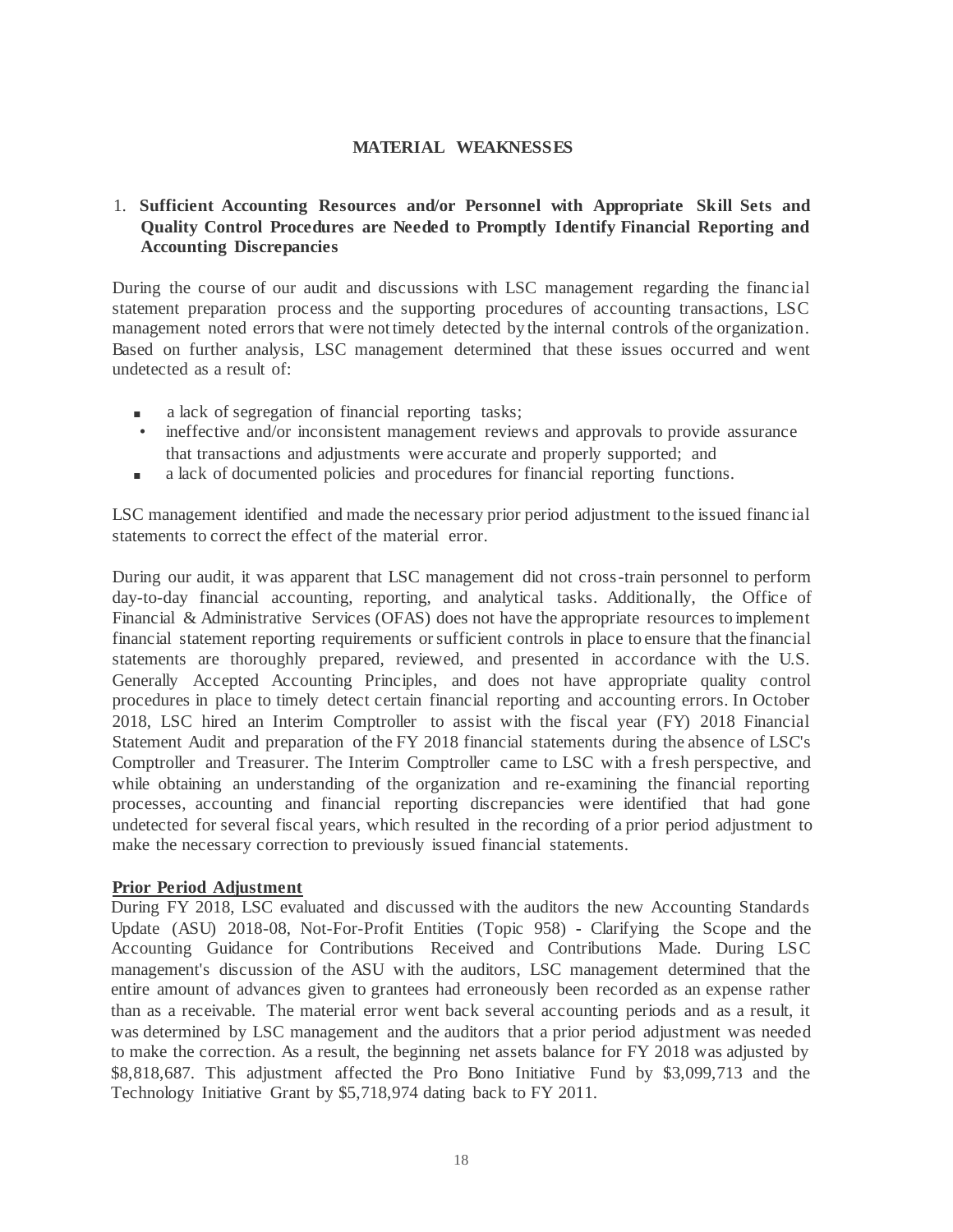Implementing multiple levels of review and appropriate segregation of duties is needed to ensure that these types of material errors are identified and corrected in a timely manner.

The Government Accountability's Office (GAO) Standards for Internal Control in the Federal Government states,

Personnel need to possess and maintain a level of competence that allows them to accomplish their assigned responsibilities, as well as understand the importance of effective internal control. Holding individuals accountable to established policies by evaluating personnel's competence is integral to attracting, developing, and retaining individuals.

Management performs ongoing monitoring of the design and operating effectiveness of the internal control system as part of the normal course of operations. Ongoing monitoring includes regular management and supervisory activities, comparisons, reconciliations, and other routine actions.

Management clearly documents internal control and all transactions and other significant events need to be clearly documented, and the documentation should be readily available for examination.

Management designs appropriate types of control activities for the entity's internal control system. Control activities help management fulfill responsibilities and address identified risk responses in the internal control system ...

Management may design a variety of controls activities for operational processes, which may include verifications, reconciliations, authorizations and approvals, physical control activities, and supervisory control activities.

In September 2018, LSC's Comptroller and Treasurer took an extended leave of absence. LSC's Comptroller and Treasurer had been responsible for the preparation and review of the financ ial statements along with supporting schedules; however, sufficient desk manuals or policies and procedures were not documented or maintained to serve as guidance on how those functions were to be performed in the event of his absence. LSC became overly dependent on the Comptroller and Treasurer performing financial reporting tasks, and as a result, the accounting staff were put into roles where they either did not have adequate knowledge or were unfamiliar with the financial reporting processes. Therefore, it presented a challenge for LSC management to close out accounts and prepare the FY 2018 financial statements in a timely manner during the absence of the Comptroller and Treasurer.

An over-dependence on key personnel within the finance office has the potential to lead to knowledge and skillset gaps within the office during periods where key personnel are absent. As a result, the vacancy may hinder the accounting and financial reporting team's ability to effectively manage the financial operations of the Corporation and ensure the reliability of financial reporting. Additionally, a lack of adequate cross-training of LSC's financial reporting team will continue to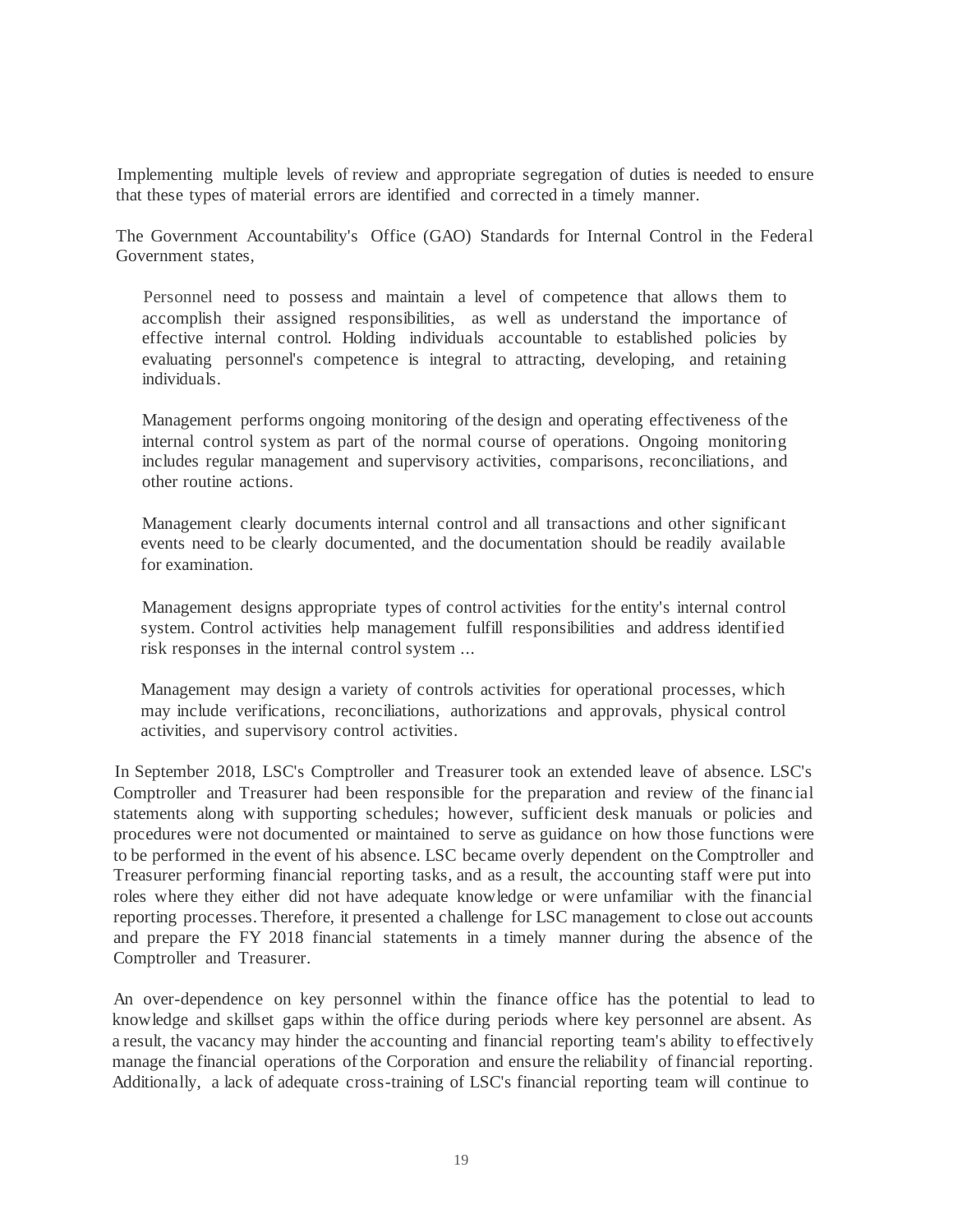result in challenges in its accounting and financial reporting processes. For instance, without sufficient and adequately trained accounting staff to carry out LSC's financial reporting tasks, the detailed work may not be performed correctly, which may result in potential errors to the financial statements. Effective management oversight and the performance of quality control procedures greatly increases LSC's ability to proactively identify and resolve issues that could result in misstatements in accounting and financial reporting records.

#### **Recommendations:**

We recommend that LSC management:

- 1. Review its organizational structure to ensure that the Office of Financial & Administrative Services is adequately staffed with individuals that possess adequate experience compiling financial statements and recording accounting transactions, to enhance LSC's ability to produce accurate and timely financial reports and schedules. Once the review is complete, corrective action should be taken to address any deficiencies identified in current staffing levels or competencies.
- 2. Create a key personnel succession plan to support all financial reporting functions. Without a fully structured succession plan, OFAS hires staff as vacancies occur. As a result, OFAS as a whole, cannot adequately ensure continuity of leadership, address challenges, and implement a strategic alignment for carrying out its financial reporting functions. Furthermore, there could be a gap of institutional knowledge and expertise.
- 3. Develop and provide on-going training and cross-training to LSC accounting staff on accounting and reporting requirements to enhance LSC's ability to compile financial statements and related schedules accurately and timely.
- 4. Develop a process for in-depth management quality control reviews of the financial statements and notes, journal vouchers, and accounting transactions to ensure they are properly and timely reported and recorded, as well developing and implementing policies and procedures to ensure accountability, monitoring and oversight of accounting and reporting functions.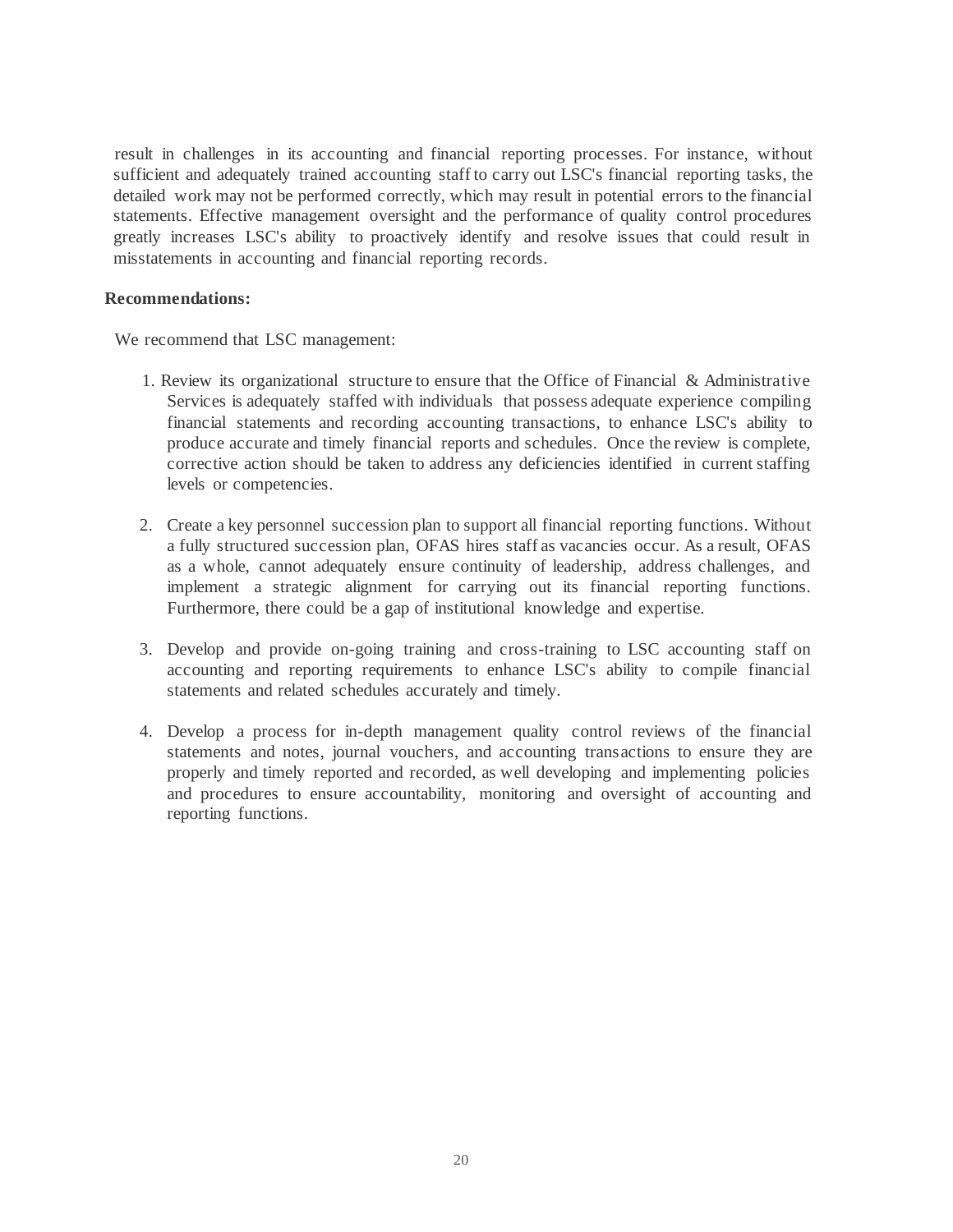

1737 King Street Suite 250 Alexandria, VA 22314 Phone: 703.229.4440 Fax: 703.859.7603 [http://www.castroco.co](http://www.castroco.com/) [m/](http://www.castroco.com/)

## **Independent Auditor's Report on Compliance and Other Matters on an Audit of Financial Statements Performed in Accordance with** *Government Auditing Standards*

Inspector General and Board of Directors Legal Services Corporation

We have audited the financial statements of the Legal Services Corporation (LSC), which comprise the statement of financial position as of September 30, 2018 and 2017, and the related statements of activities and changes in net assets, cash flows, and functional expenses for the years then ended, and the related notes to the financial statements, and have issued our report thereon dated May 6, 2019. We conducted our audit in accordance with the auditing standards generally accepted in the United States of America and the standards applicable to financial audits contained in *Government Auditing Standards,* issued by the Comptroller General of the United States.

The management of LSC is responsible for complying with laws and regulations applicable to LSC. We performed tests of its compliance with certain provisions of laws, regulations, contracts, and grant agreements, noncompliance with which could have a direct and material effect on the determination of financial statement amounts.

## **Compliance and Other Matters**

As part of obtaining reasonable assurance about whether LSC's financial statements are free from material misstatement, we performed tests of its compliance with certain provisions of laws, regulations, contracts, and grant agreements, noncompliance with which could have a direct and material effect on the determination of financial statement amounts. However, providing an opinion on compliance with these provisions was not an objective of our audit, and accordingly, we do not express such an opinion. The results of our tests of compliance disclosed no instances of noncompliance or other matters that are required to be reported under *Government Auditing Standards.*

#### **Purpose of this Report**

The purpose of this report is solely to describe the scope of our testing of compliance and the result of that testing, and not to provide an opinion on LSC's compliance. This report is an integral part of an audit performed in accordance with *Government Auditing Standards* in considering LSC's compliance. Accordingly, this communication is not suitable for any other purpose.

This report is intended solely for the information and use of management, the Board of Directors, and the LSC Office of Inspector General, and is not intended to be and should not be used by anyone other than these specified parties.

Castro 2 Company, LLC

May 6, 2019 Alexandria, VA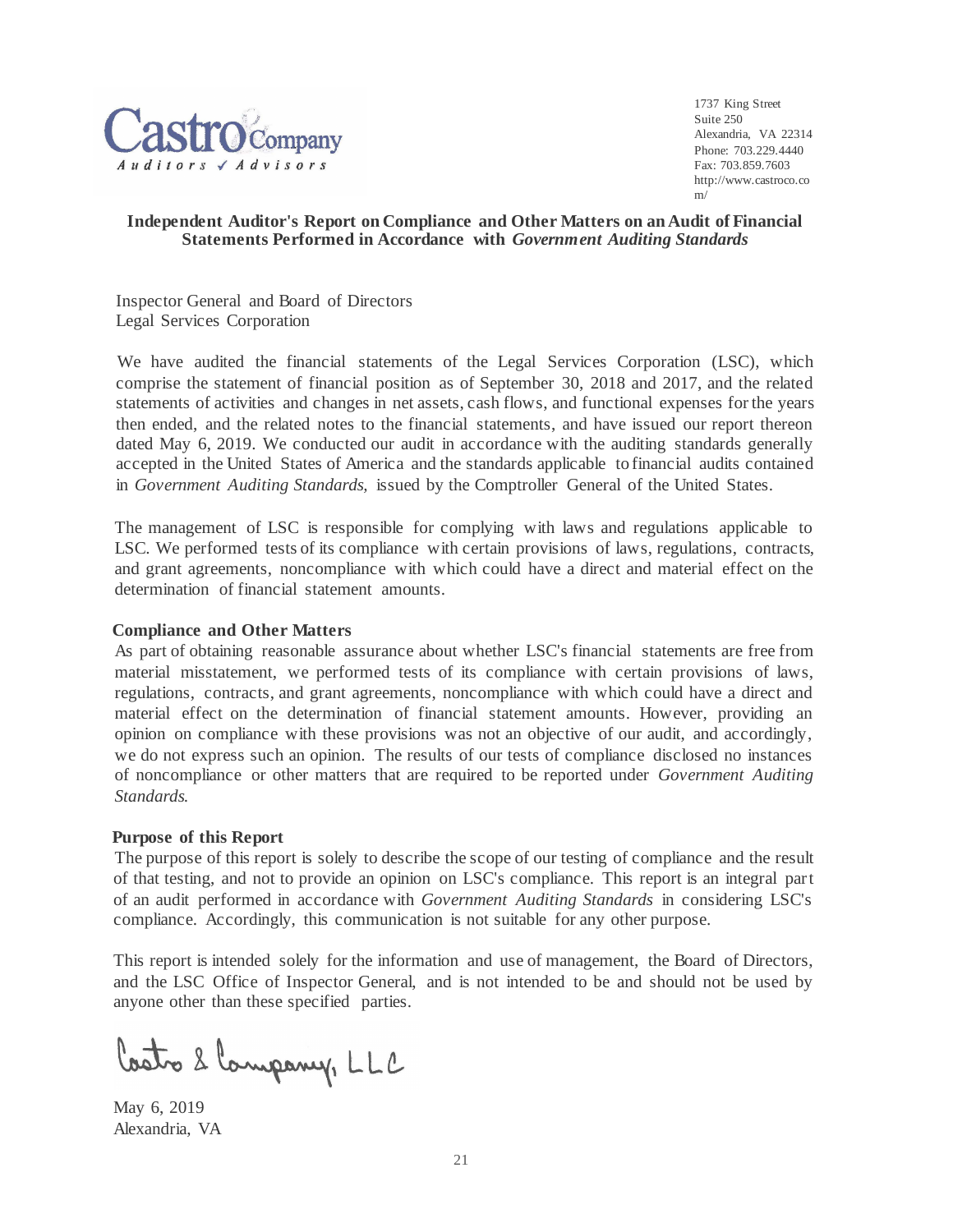## **APPENDIX A - LSC's RESPONSE TO AUDIT FINDING**



#### **M**EMORANDUM

| TO:      | Millie Seijo. CPA Castro<br>& Company. LLS                                                                                                                                                                     |
|----------|----------------------------------------------------------------------------------------------------------------------------------------------------------------------------------------------------------------|
| FROM:    | James J Sandman, President<br>Deborah Moore. Treasurer and Chief Financial Officer                                                                                                                             |
| DATE:    | April 7. 2019                                                                                                                                                                                                  |
| SUBJECT: | Management Response to Independent Auditor's Report on<br>Internal Control over Financial Reporting Based on an Audit of<br>Financial Statements Performed in Accordance with Government<br>Auditing Standards |

Please insert the following as management's response to the Independent Auditor's Report on Internal Control, page 22:

#### **Background**

Management takes seriously its obligation to present fairly, in all material respects, its financial position on an annual basis. Independent auditors· reports from 1975 to 2018 have uniformly concluded that LSC's financial statements have met this standard. To identify areas for improvement in its financial management and accounting. LSC retained financial business process consultant. PKF O'Connor Da vies, on July 21. 2017, to conduct an analysis of the Office of Financial and Administrative Services' (OFAS's) financial business and workflow processes. PKF presented its final report and recommendations to LSC on September 20, 2017, and LSC began implementing the: recommendations in 2018. In September 2018, shortly before the end of LSG's fiscal year, LSC's long-time (31 years) Comptroller/T reasure r unexpectedly took an extended leave of absence. LSC promptly hired an Interim Comptroller in October 2018. In January 2019, the Interim Comptroller was appointed as LSCs Chief Financial Officer and Treasurer.

Shortly after joining the Corporation, LSC's then-Interim Comptroller recognized issues in OFAS's structure and operations, many of which had been the subject of the O'Connor Davies recommendations. More specifically, she recognized that LSC needed to: (1) review its organizational structure to ensure that OFAS was adequately staffed. (2) create a personne l succession plan to support financial reporting functions to ensure continuity of knowledge regarding those functions, (3) provide training and cross-training to LSC accounting staff on accounting and reporting requirements to enhance LSC's financial reporting and ensure continuity of knowledge regarding that function, and (4) improve quality control review of the financial statements and notes, journal vouchers, and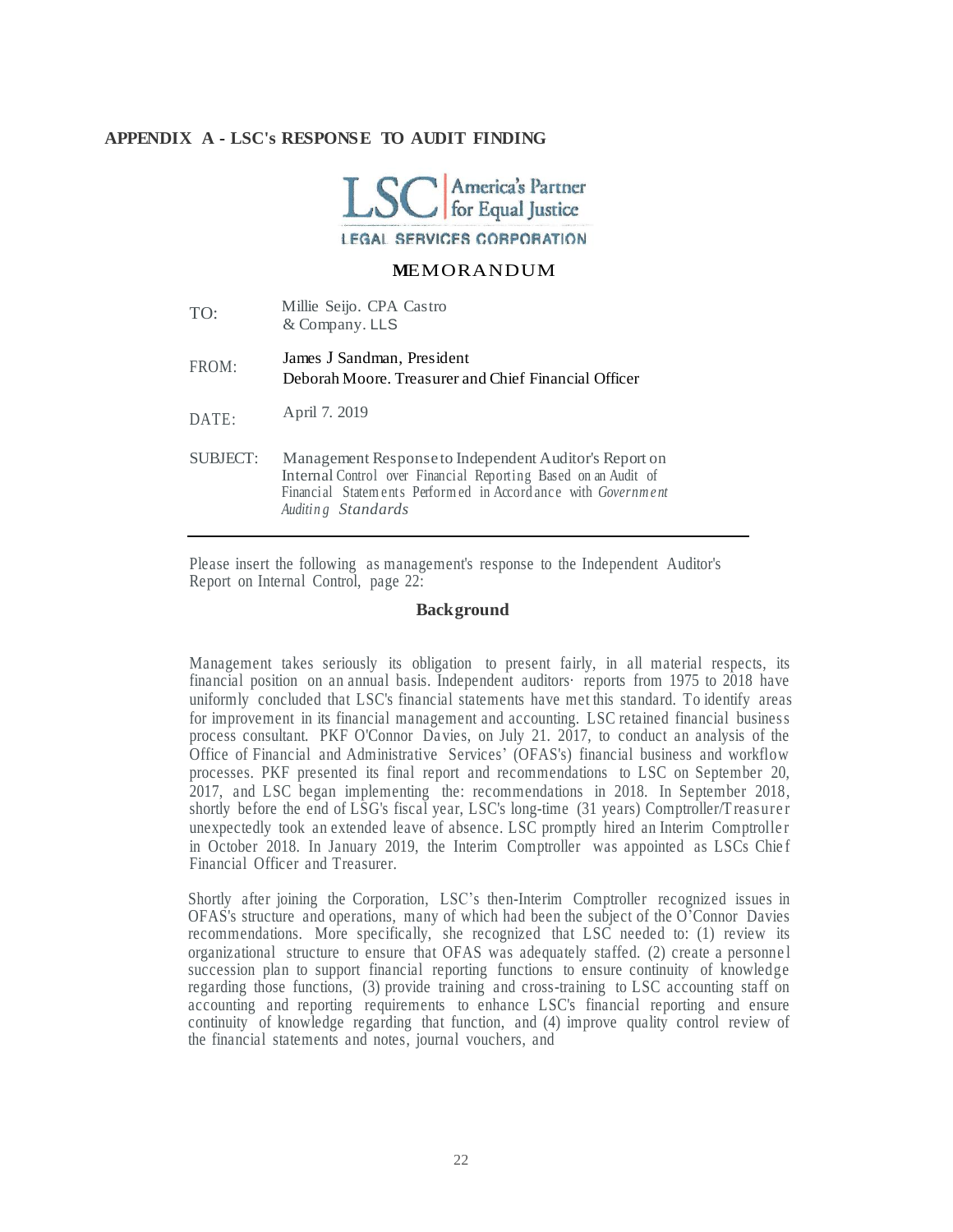*April 7, 2019 Management Response tothe Independent Auditor'sReportonInternalControl over Financial Reporting Based on an Audit of Financial Statements Performed in Accordance with Government Auditing Standards Page 2 of 4*

accounting transactions. She shared her views with Castro & Company (Castro) during the audit process, and Castro's recommendations in the Report on Internal Control reflect these same issues. The then-Interim Comptroller (now CFO) immediately began to take steps to address these issues.

During the final stages of preparing the FY 2018 financial statements for Castro's review, LSC management identified an accounting error. During the evaluation of the new Accounting Standards Update (ASU) 2018-0S, Not-For-Profit Entities - Clarifying the Scope and the Accounting Guidance for Contributions Received and Contributions Made, LSC determined that, in 2018 and prior periods, the payments to be made to recipients of Technology Initiative Grants and Pro Bono Innovation Grants were misclassified as an expense recognized at the outset of the grant award rather than as a receivable removed from the books and .recognized as an expense as designate d milestones were met during the life of the grant. The then-Interim Comptroller reporte d the issue to Castro, who concurred with LSC's treatment of the issue.

#### **Prior Period Adjustment**

Castro has advised LSC management they believe the adjustment related to a ccounting for conditional or "milestone grants" is material enough to warrant a prior period adjustment and that LSC's failure to detect the issue on a timely basis indicates a material weakness in internal control. We would like to point out that LSC management itself identified this issue and brought it to the attention Castro. Management understands Castro's rationale and has taken and is taking steps to ensure that nothing like this occurs again. Further the ma tter relates to Technology Initiative Grants (TIG) and Pro Bono Innovation Fund (PBIF) grants only, which currently represent just over 2% of LSCs grant funds. With the recent change in personnel in LSC's accounting function, we are not able to determine exactly how the original accounting decision was made on the conditional grants in 2013. It may well have been considered immaterial at the time, when the TIG funding was lower than it is today and the PBIF grant funds did not yet exist. Management believes that whatever determination was made at the time should have been revisited and was not until LSC's then Interim Comptroller investigated the matter in connection with closing the books for 2018 and preparing for the annual audit. We would also add that the specific internal control weakness at issue relates to financial reporting only and not to the stewardship of assets. Neither management, the OIG, or our outside auditors have found any reason to question the adequacy of our internal controls related to the custody of assets.

#### **Management Response to the Report Recommendations**

LSC management concurs in Castro's recommendations. Castro's recommendations address conditions that management itself previously identified and is in the process of addressing.

**Recommen dation #l:** "Review its organizational structure to ensure that the Office of Financial & Administrative Services is adequately staffed with individuals that possess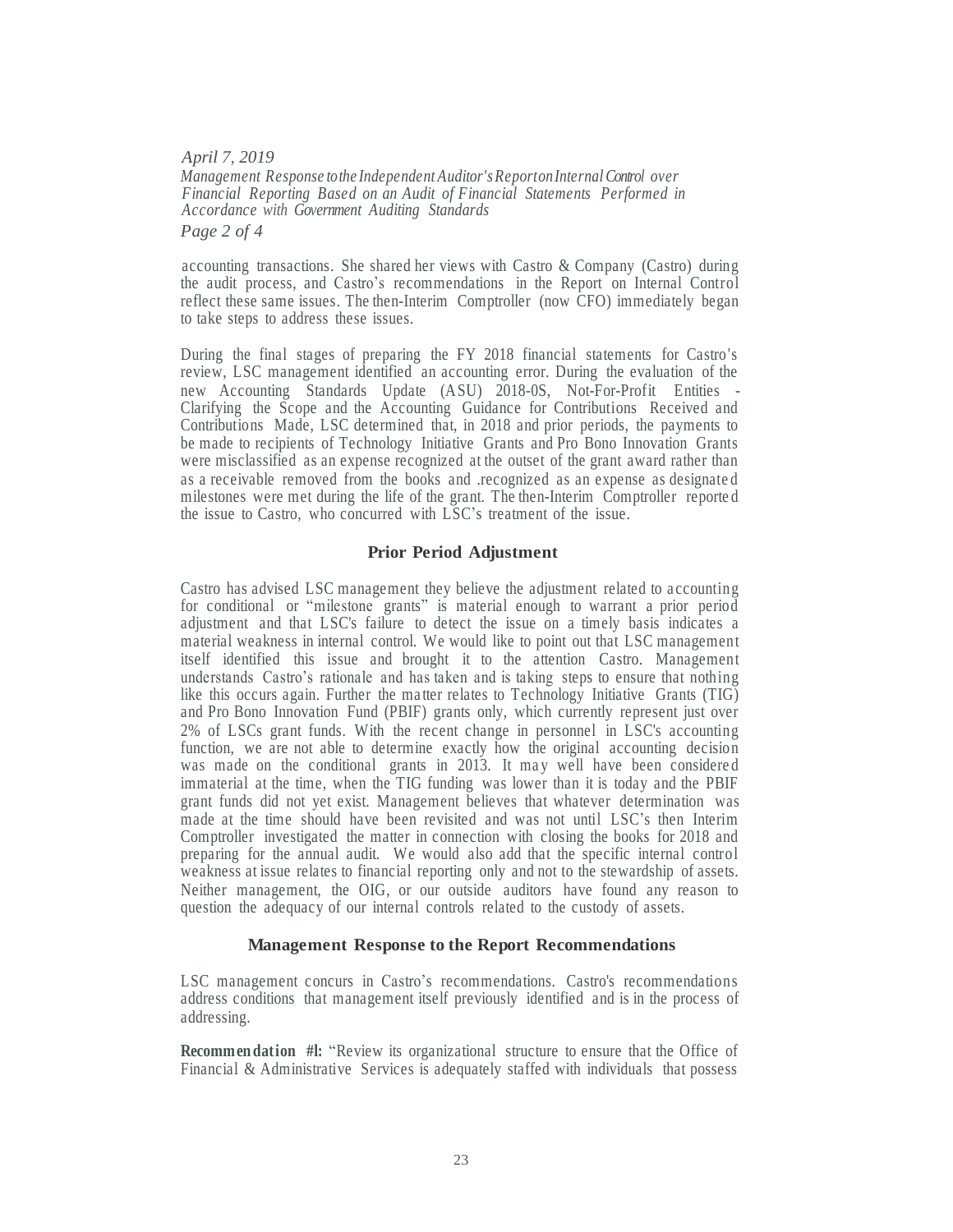*April 7, 2019 Management Response to the Independent Auditor's Report on Internal Control over Financial .Reporting Based on an Audit of Financial Statements Performed in Accordance with Government Auditing Standards Page 3 of 4*

adequate experience compiling financial statements and recording accounting transactions, to enhance LSC's ,ability to produce accurate and timely financial reports and schedules. Once the review is complete, corrective action should be taken to address any deficiencies identified in current staffing levels or competencies."

**Comment:** Management agrees. LSC is reviewing the organizational structure in the Office of Financial and Administrative Service s to ensure it is adequately staffed with individuals who possess adequate expertise and knowledge. We are currently reviewing the needs of the department and identifying which employees are best equipped to handle specific functions and what additional training and support they might need.

**Recommendation** #2: "Create a key personnel .succession plan to support all financial reporting functions. Without a fully structured succession plan. OFAS hires staff as vacancies occur. As a result, OFAS, as a whole, cannot adequately ensure continuity of leadership, address challenges, and implement a strategic alignment for carrying out its financial reporting functions. Furthermore, there could be a gap of institutio na l knowledge and expertise."

Comment: Management agrees. Management believes the effective and efficient operation of OFAS is essential to LSC's overall success. LSC intends to create a succession plan for key positions within the department. As part of the organizationa l structure review, we are identifying risks that would affect the continuity of OFAS operation. Management will determine which positions are critical to the department's continued operations as well as the requisite skills and experience required for successor candidates.

**Recommen dation #3:** "Develop and provide on-going training and cross-training to LSC accounting staff on accounting and reporting requirements to enhance LSC's ability to compile financial statements and related schedules accurately and timely."

**Comment:** Management agrees. It is important to have jobs in OFAS periodically performed by others to help with process improvements and bring fresh perspective s to day-to-day operations. As we review the organizational structure, policies and procedures, OFAS will incorporate cross-training to enhance LSC's ability to complete tasks accurately and timely, even one or more employees are absent from the office.

**Recommendation #4:** "Develop a process for in-depth management quality control reviews of the financial statements and notes, journal vouchers, and accounting transactions to ensure they are properly and timely reported and recorded, as well developing and implementing policies and procedures to ensure accountability, monitoring, and oversight of accounting and reporting functions."

**Comment:** Management agrees. LSC is replacing, on an expedited basis, its 20-year old accounting system. Accounting systems are not changed or replaced very often. As LSC has grown in size and complexity, the organization has reached a point where we need to modernize our accounting systems. New accounting systems geared toward middle-market organizations such as LSC have features and capabilities that were previously available only in more expensive enterprise-level systems. A new system will help OFAS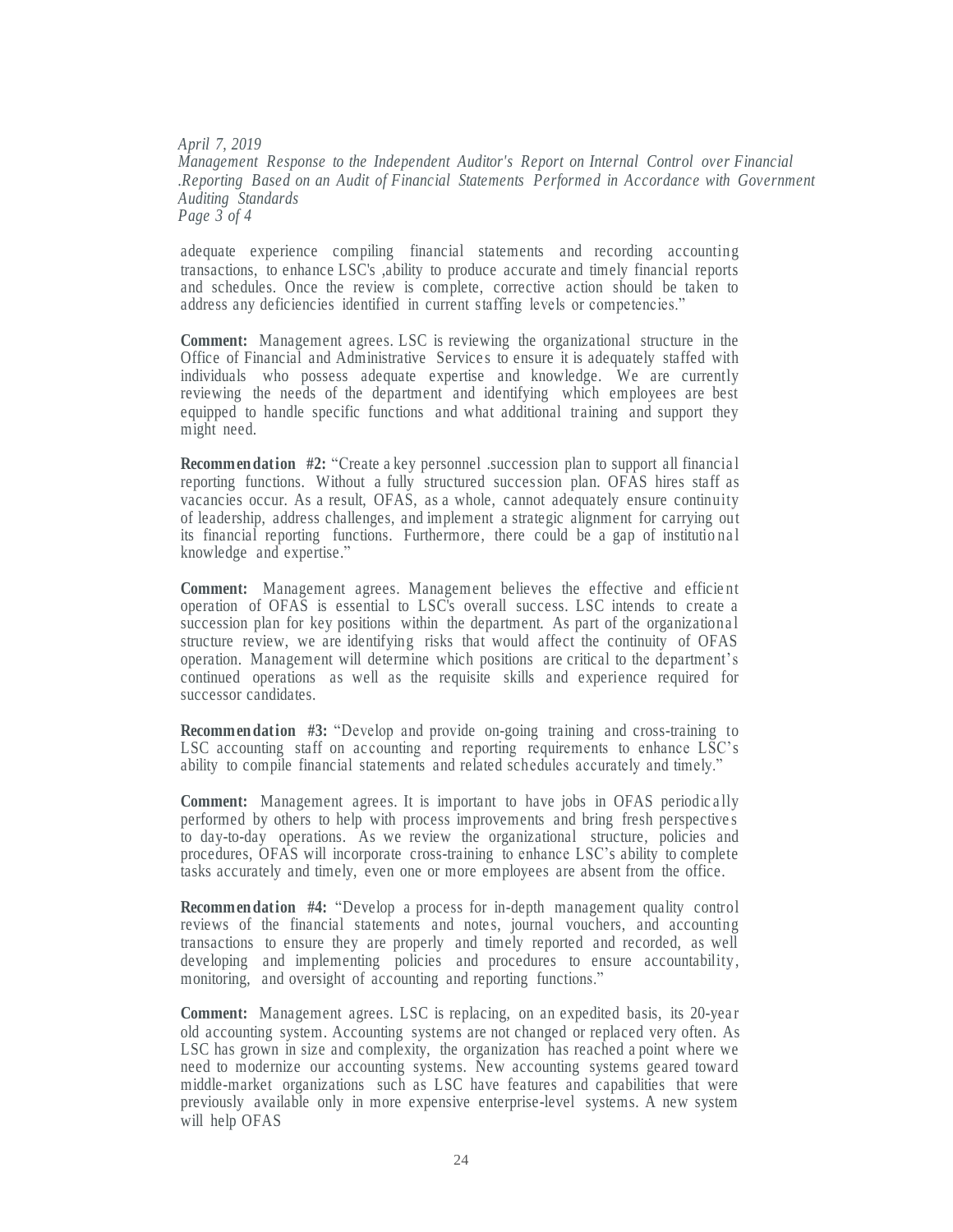*April 7, 2019 Management Response to the Independent Auditor's Report on Internal Control over Financial Reporting Based on an Audit of Financial Statements Pe rformed in Accordance with Government Auditing Standards Page 4 of 4*

streamline the process of closing LSCs books with the ability to detect and respond to issues at the earliest point possible. Additionally, new systems help ensure complianc e with accounting standards and government regulations. They use rule-based reporting capabilities to produce financial reports in accordance with accounting standards and provide extensive audit trail visibility into detailed transaction history that will assist management in performing quality control reviews.